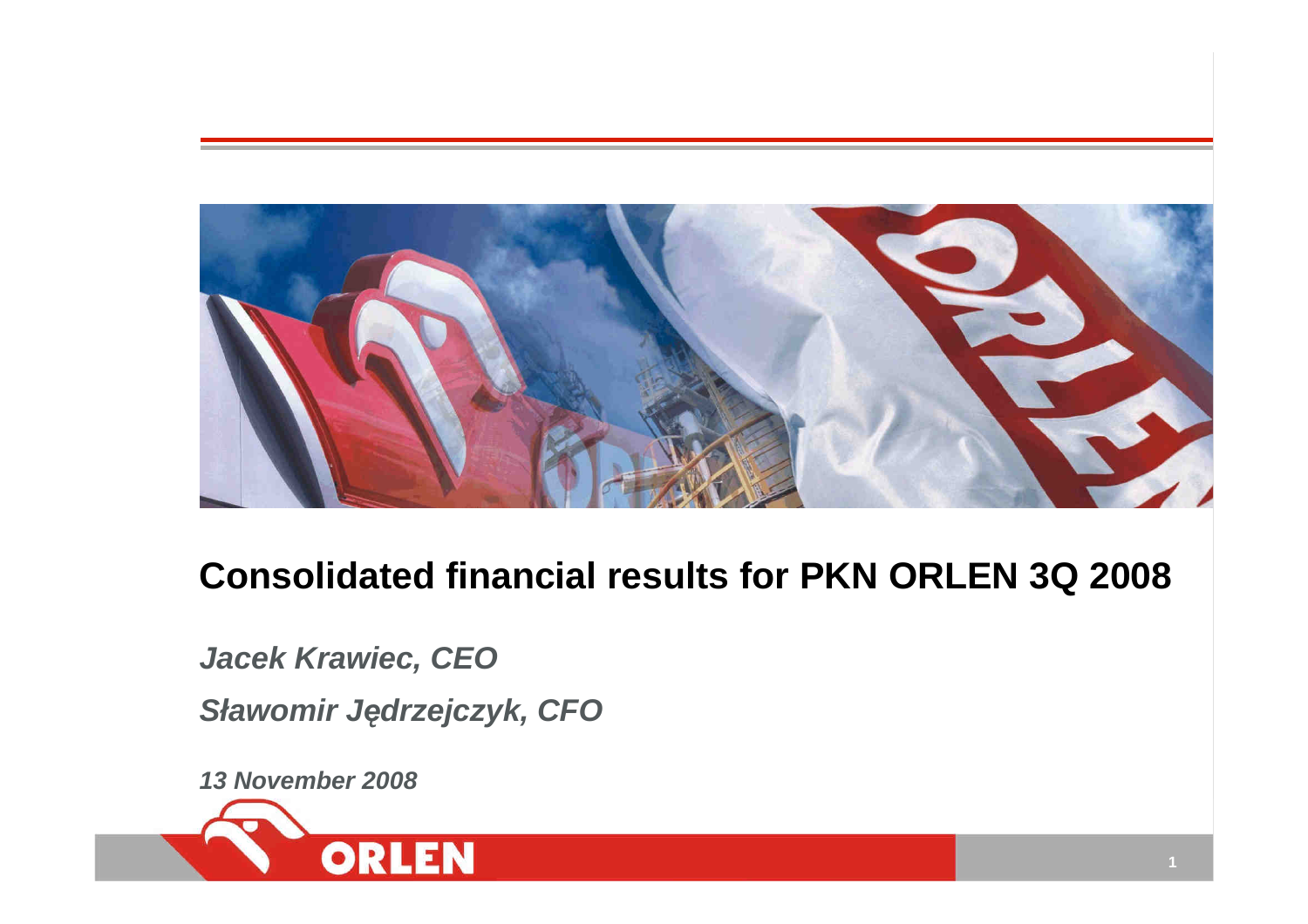**Key developments in 3Q 2008**

**Main factors shaping financial results in 3Q 2008**

**Supporting slides**

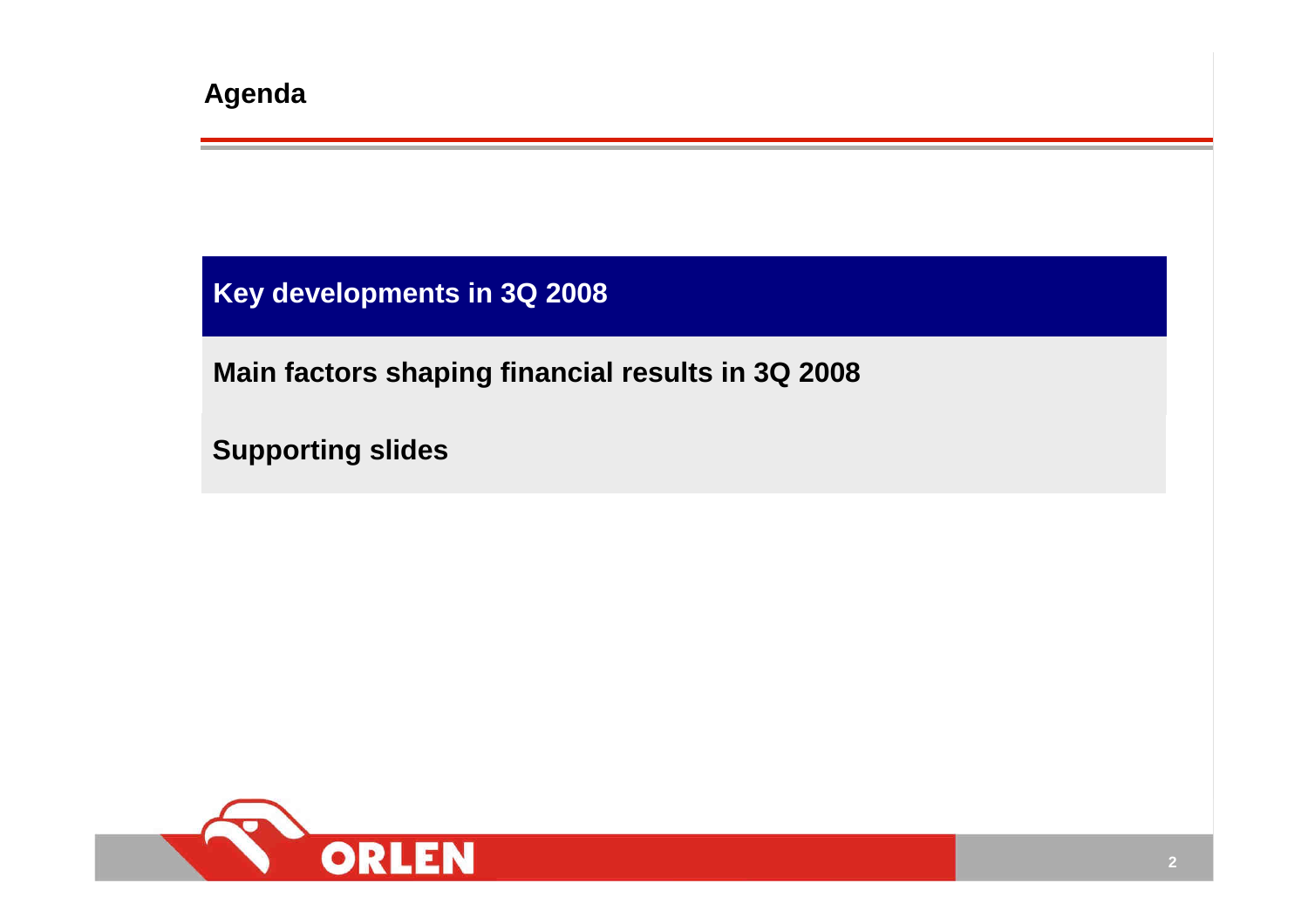**PKN ORLEN operating profit (corrected by inventories valuation effect) amounted to over PLN 800 m in 3Q 2008.**

#### **External factors shaping the results**

- **Reversal of growth trend of crude oil prices caused reduction in reported operatingprofit.**
- **Change in exchange rates negatively affected reported result.**
- **Change in margins had positive influence on reported operating profit.**

#### **Operating achievements**

- •**Increase in revenues of over 30%**
- •**Growth in sales volumes of over ten percent both in wholesale and in retail**
- •**Full production capacity utilization**
- **Maintain debt ratios at conservative levels**

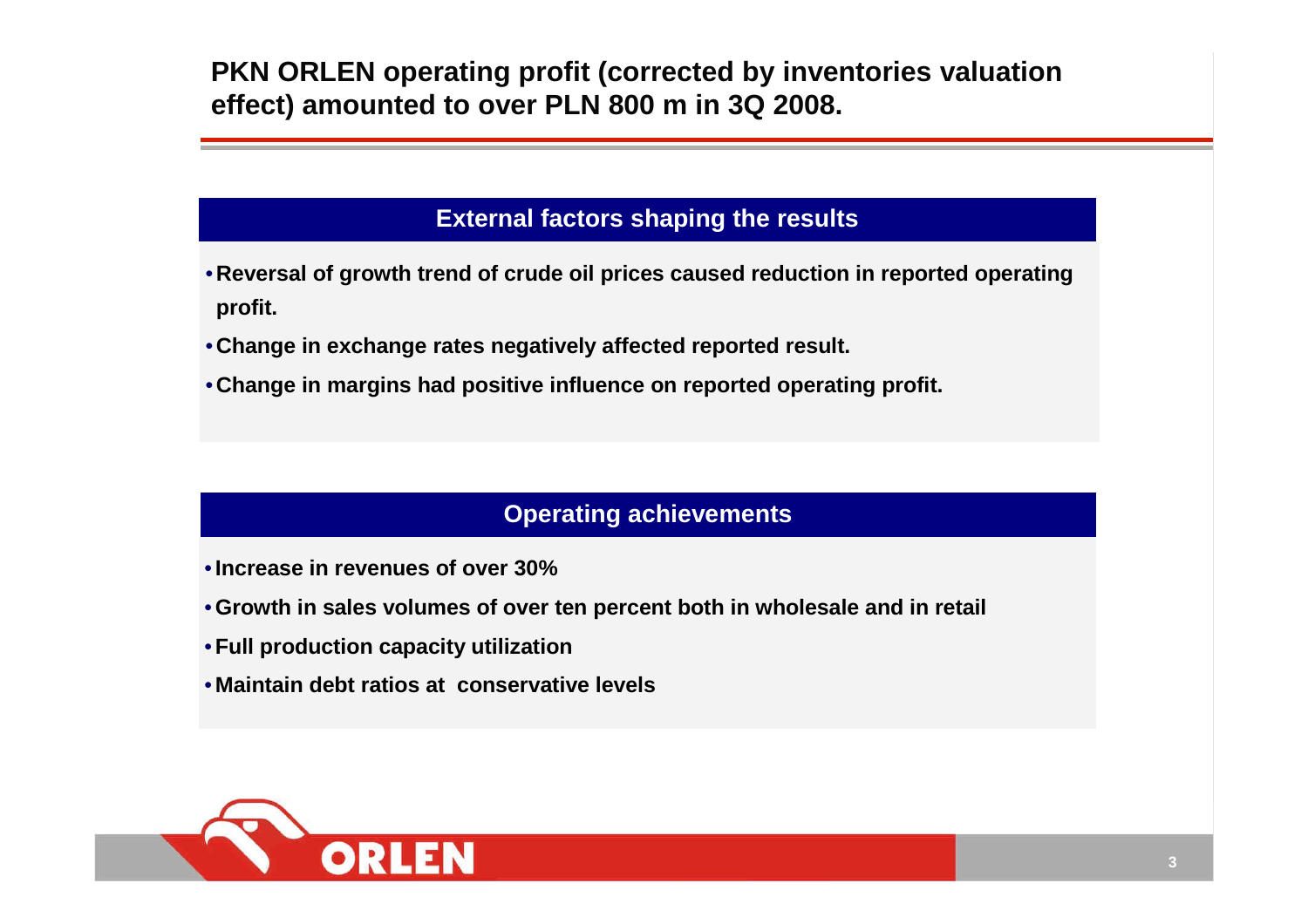## **Project realization in 3Q 2008**

**In 3Q 2008 there have been consistently implemented actions aimed at growing in fuels production and sales, especially diesel and goods and services in retail segment.**

| <b>Segment</b>        | <b>Actions</b>                                                                                                                                                                                                                                         |
|-----------------------|--------------------------------------------------------------------------------------------------------------------------------------------------------------------------------------------------------------------------------------------------------|
| <b>Refining</b>       | • Building Diesel Hydrodesulphurization unit (HON) VII and hydrogen unit at the Plant in Plock<br>• Processing tests on many different kinds of crudes at the Plant in Plock<br>• Modernization of Diesel Hydrodesulphurization unit in Mazeikiu Nafta |
| <b>Petrochemicals</b> | • Realization of planned maintenance shutdown of olefins unit<br>. Building of PX production unit and PTA production unit in Plock<br>• Building of benzene extraction unit and C5 fraction unit in Unipetrol Group                                    |
| <b>Retail</b>         | • Opening of 22 new fuel stations<br>•50 fuel stations modernized, rebranded and rebuilt                                                                                                                                                               |
| <b>Chemicals</b>      | • Maximization of fertilizing products sales<br>• Building of oxygen plant and enhancing of fertilizers unit's capacity<br>• Modernization of production lines in PVC complex                                                                          |

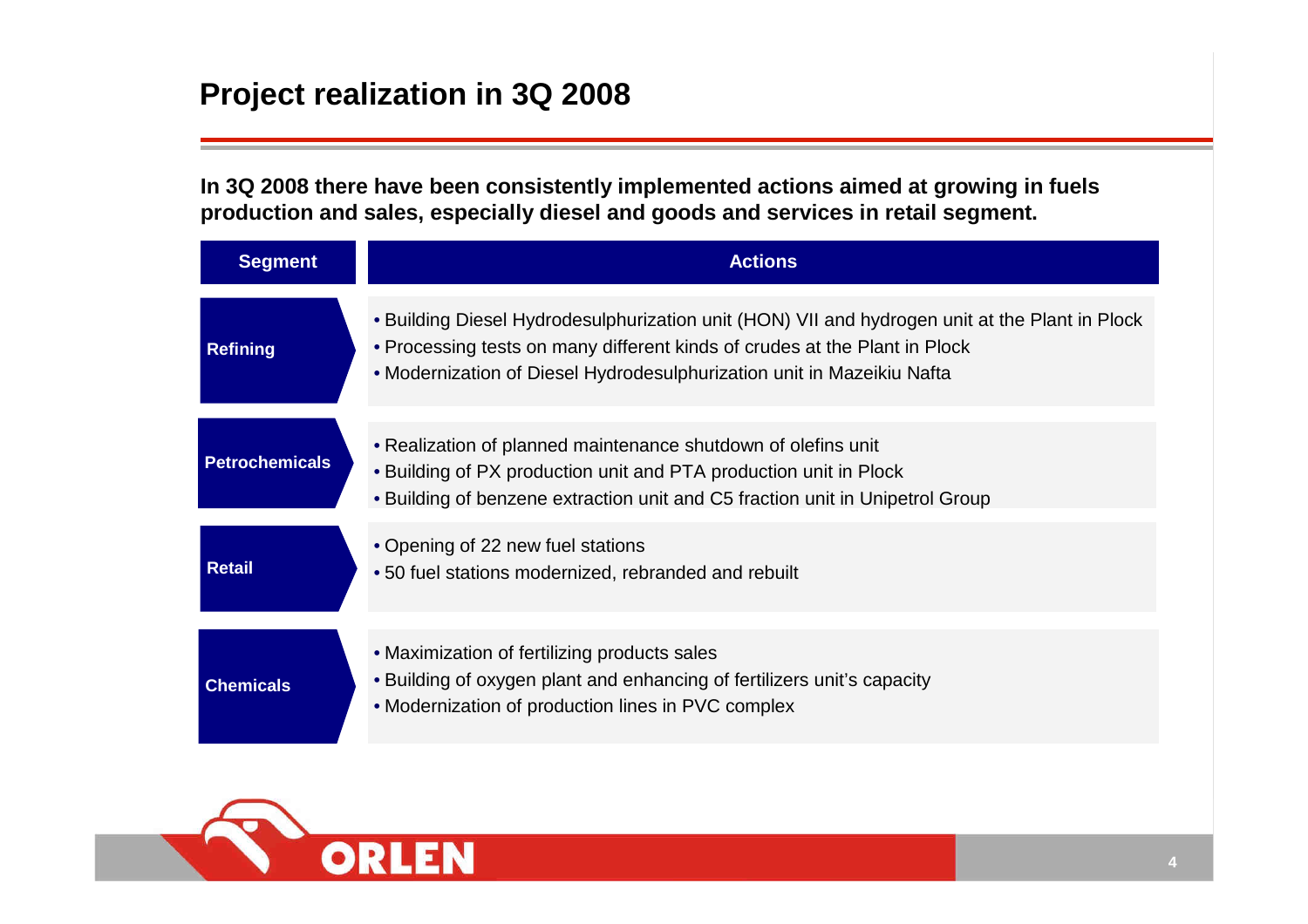**Key developments in 3Q 2008**

**Main factors shaping financial results in 3Q 2008**

**Supporting slides**

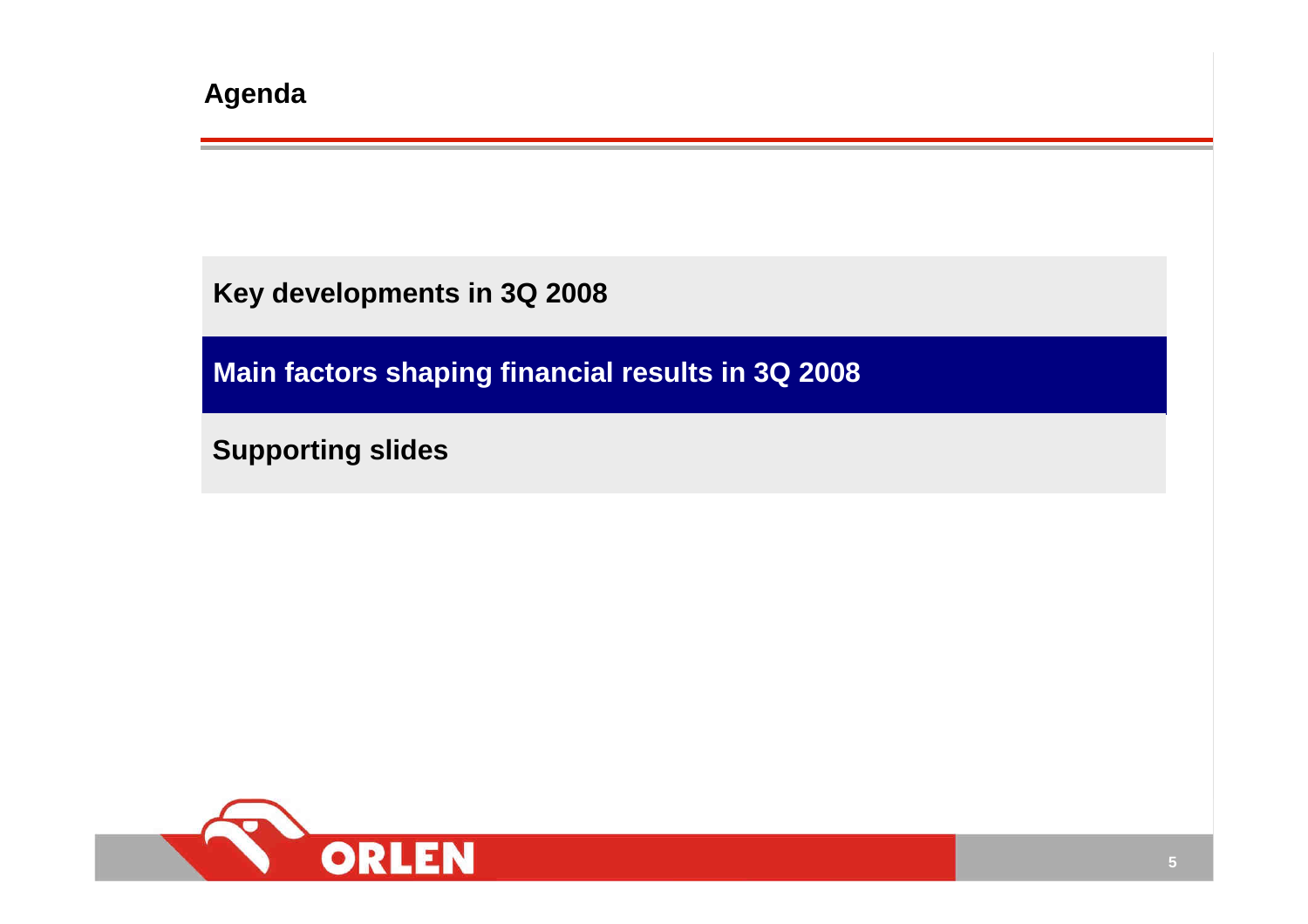#### **Net profit for 3 quarters higher by over PLN 600 m.**

| PLN <sub>m</sub>                                 | 3Q 07   | 3Q 08   | change y/y | 1-3Q 07        | 1-3Q 08 | change<br>V/V |
|--------------------------------------------------|---------|---------|------------|----------------|---------|---------------|
|                                                  |         | 2       | $3=2/1$    | $\overline{4}$ | 5       | $6 = 5/4$     |
| <b>Revenues</b>                                  | 17 265  | 23 058  | 34%        | 46 891         | 63 086  | 35%           |
| EBITDA <sup>1</sup>                              | 1 4 3 8 | 1 1 20  | $-22%$     | 4 3 0 5        | 4 5 2 6 | 5%            |
| <b>Net profit</b><br>excl. minority shareholders | 593     | 21      | $-96%$     | 1 7 7 8        | 2 3 8 8 | 34%           |
| <b>Cash from operations</b><br>(Cash Flow)       | 629     | 238     | $-391$     | 2 5 3 8        | 2 505   | $-33$         |
| <b>Capital expenditures (CAPEX)</b>              | 815     | 1 1 3 8 | 323        | 1986           | 2 5 6 4 | 578           |

**EBITDA for 3Q 2008 lower by over PLN 300 m y/y due to inventories valuation effect. Net profit for 3Q 2008 lower due to reduction of operating profit and exchange rate losses on liabilities and debts.** 

**Stable level of cash from operations for 3 quarters 2008.**

1) Operational profit before amortization

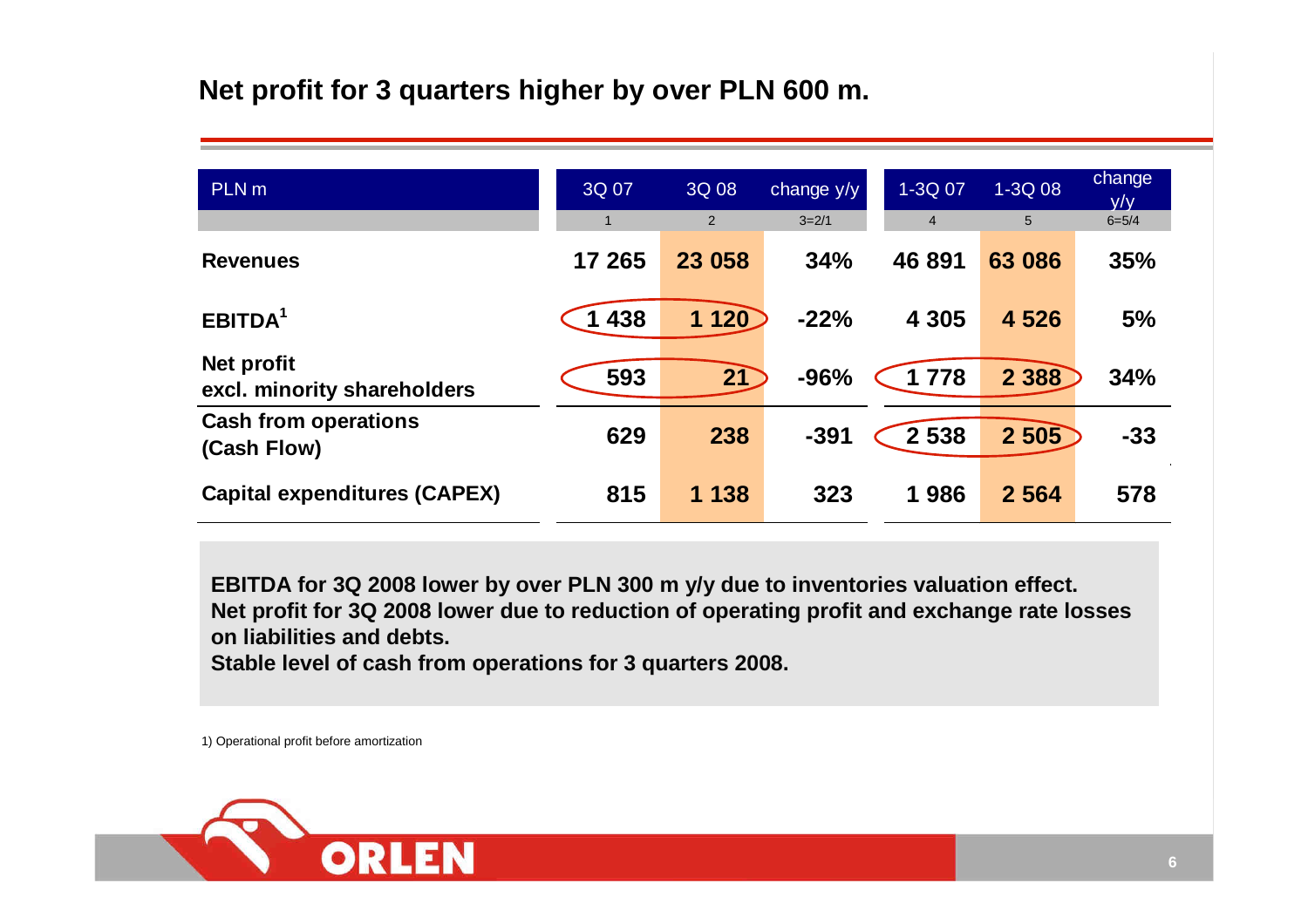**Debt ratios remain at conservative levels.**

| PLN <sub>m</sub>                      | 3Q 07<br>$\overline{1}$ | 3Q 08<br>$\mathbf{3}$ | change y/y<br>$3=2/1$ | 1-3Q 07<br>$\overline{4}$ | 1-3Q08<br>5 <sup>5</sup> | change<br>V/V<br>$6 = 5/4$ |
|---------------------------------------|-------------------------|-----------------------|-----------------------|---------------------------|--------------------------|----------------------------|
| EBITDA margin $(\%)^1$                | 8,3%                    | 4,9%                  | $-3,4p.p.$            | 9,2%                      | 7,2%                     | $-2,0p.p.$                 |
| <b>Profit per share (PLN)</b>         | 1,26                    | 0,17                  | $-87%$                | 4,42                      | 5,81                     | 31%                        |
| ROACE $(%)^2$                         | 6,3%                    | 7,1%                  | 0,8p.p.               | 6,4%                      | 7,1%                     | 0,7p.p.                    |
| Financial gearing $(\%)$ <sup>3</sup> | 33,6%                   | 35,7%                 | 2,1p.p.               | 34,2%                     | 39,4%                    | 5,2p.p.                    |
| Net debt / EBITDA <sup>4</sup>        | 1,50                    | 1,76                  | 0,26                  | 1,50                      | 1,76                     | 0,26                       |
| Net debt (PLN bn)                     | 7,33                    | 9,69                  | 2,36                  | 7,33                      | 9,69                     | 2,36                       |

**Increase in debt due to continuation of investment programme and revaluation of foreign currency credits.Improvement in profit per share for 3 quarters by one third.**

1) Operational profit before amortization / revenues

2) ROACE (return on average capital employed) = operational profit after taxes for four quarters / average capital employed in the period (equity + net debt).

3) Financial gearing = net debt / equity based on average balance sheet level in the period.

4) Interest-bearing borrowings less cash and less short term investments / (EBITDA + dividends received from Polkomtel).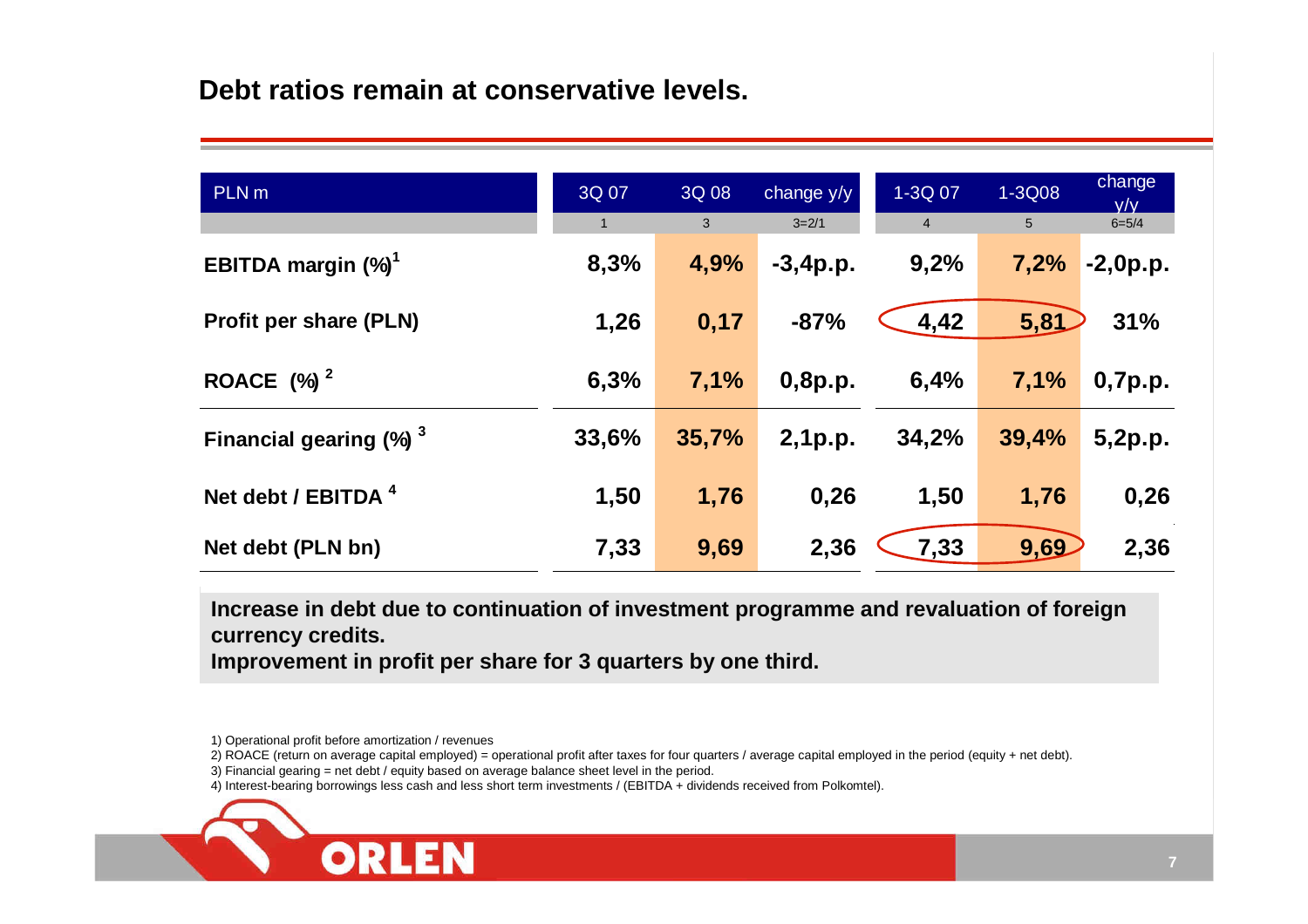**Very good operating profit for the Company in accordance with LIFO in 3Q 2008 confirms efficiency improvement.**



**EBIT in accor. with LIFO in 3Q 2008 higher by 50% y/y and 5% q/q.**

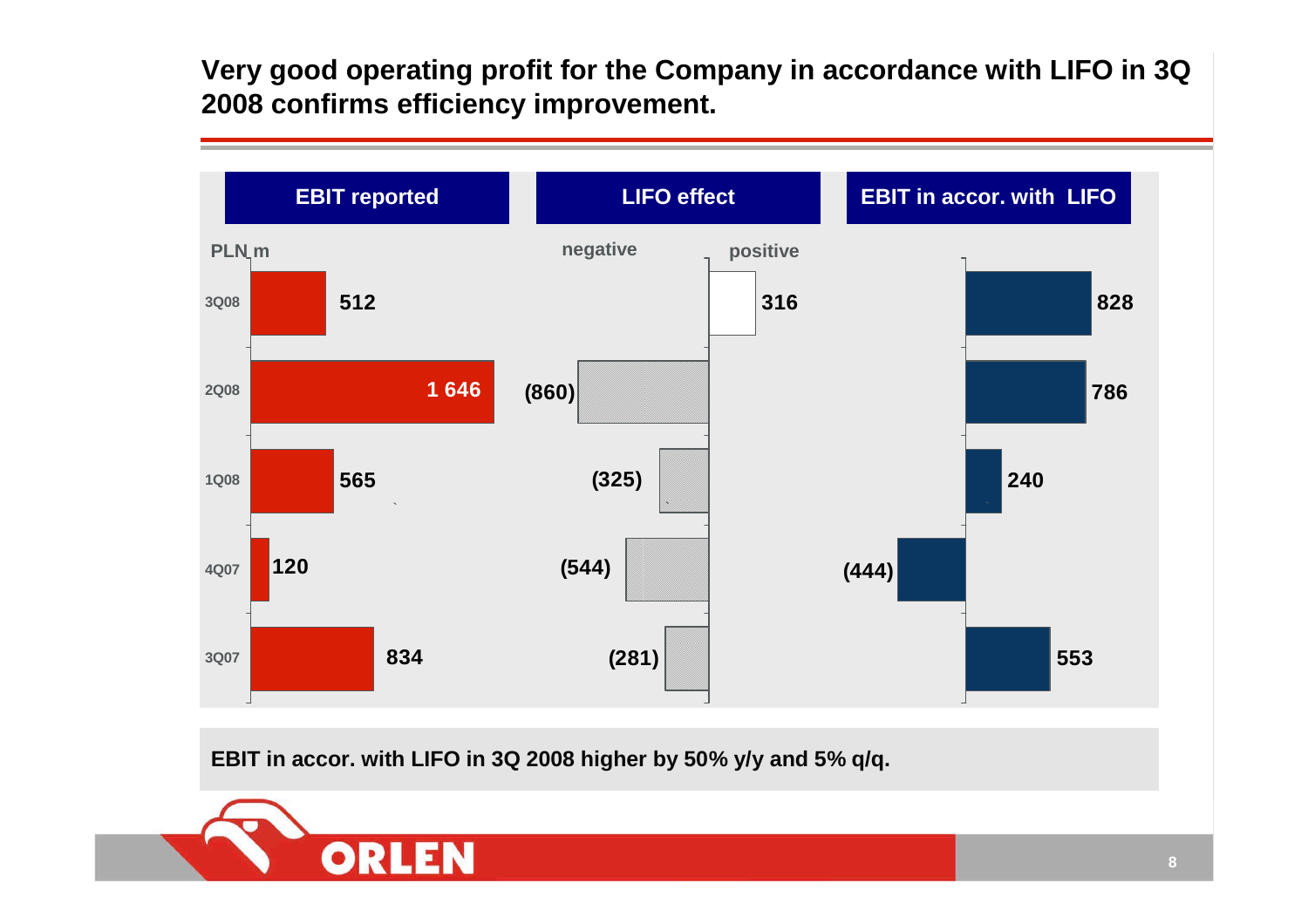#### **Inventories valuation effect reduced reported operating profit.**

| PLN <sub>m</sub>              | 3Q 2007 | 2Q 2008 | 3Q 2008 | change<br>y/y [%]   | change $q/q$<br>[%] |
|-------------------------------|---------|---------|---------|---------------------|---------------------|
|                               | 1.      | 2       | 3       | $4 = 3/1$<br>$-39%$ | $5 = 3/2$           |
| <b>EBIT, of which:</b>        | 834     | 1646    | 512     |                     | $-69%$              |
| Refining <sup>1</sup>         | 462     | 1 407   | 184     | $-60%$              | $-87%$              |
| <b>Retail</b>                 | 175     | 109     | 247     | 41%                 | 127%                |
| <b>Petrochemical</b>          | 294     | 35      | 104     | $-65%$              | 197%                |
| <b>Chemical</b>               | 56      | 73      | 87      | 55%                 | 19%                 |
| Others $2$                    | $-22$   | 74      | 29      | $\blacksquare$      | $-61%$              |
| Non-attributable <sup>3</sup> | $-131$  | $-52$   | $-139$  | 6%                  | 167%                |

**Weaker result in refining segment due to inventories valuation.**

 **Worsening of result in petrochemicals mainly due to maintenance shutdown at the olefin unit.**

 **Significant improvement of operating result in retail and chemicals due to the increase in volumes and margins improvement.** 

1) Production, Wholesale and Logistics.

2) Departments responsible for media, PKN ORLEN's social services, subsidiary services.

3) Non-attributable includes the corporate centre of PKN ORLEN and subsidiaries not included in other segments.

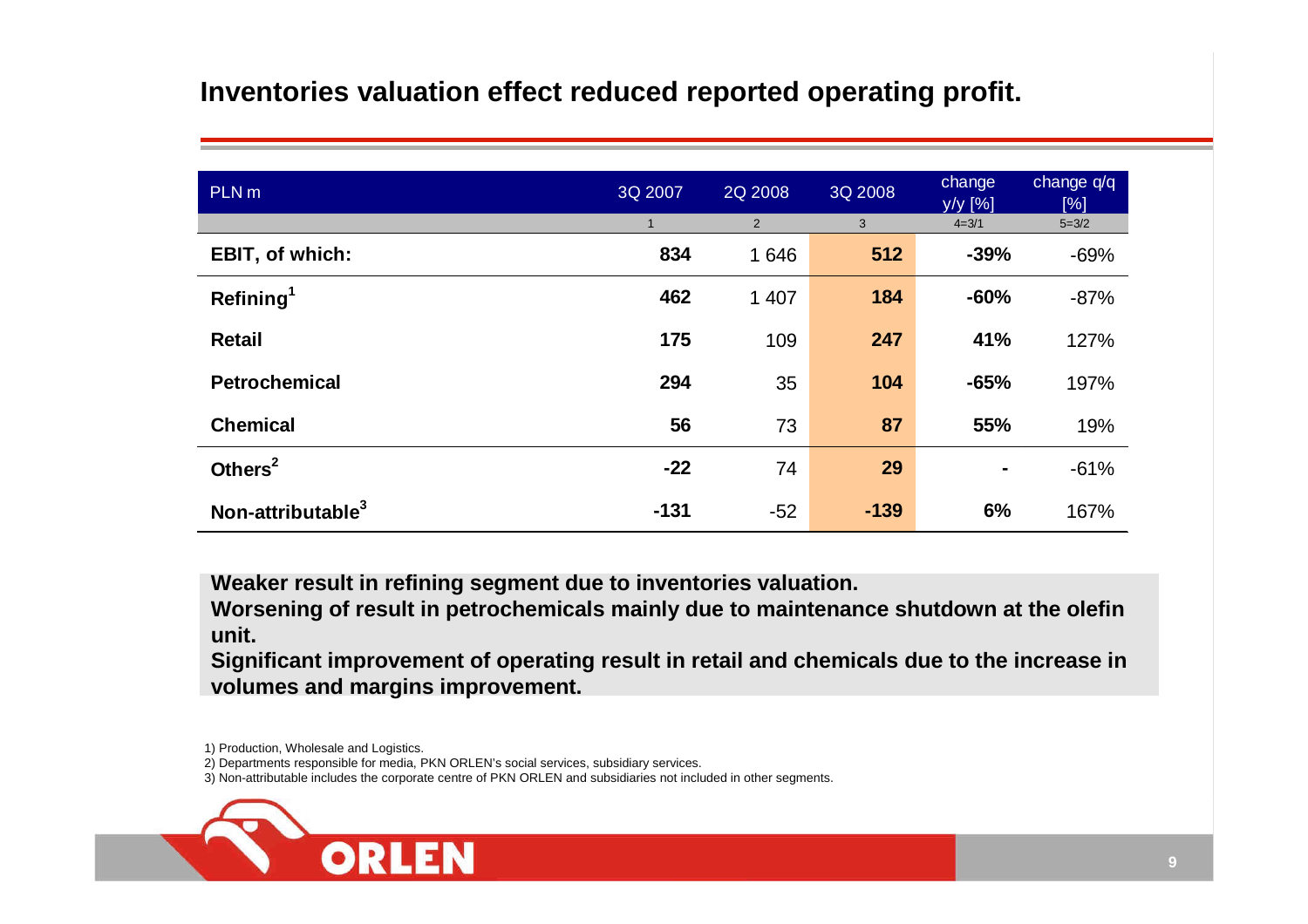#### **Sales dynamics growth significantly higher than market growth.**

| kt                         | 3Q 2007<br>$\mathbf{1}$ | 2Q 2008<br>$\overline{2}$ | 3Q 2008<br>$\mathbf{3}$ | change<br>$y/y$ [%]<br>$4=3/1$ | change q/q<br>[%]<br>$5 = 3/2$ |
|----------------------------|-------------------------|---------------------------|-------------------------|--------------------------------|--------------------------------|
| Sales volume, total        | 7823                    | 8 6 22                    | 8 6 0 8                 | 10%                            | $0\%$                          |
| Wholesale                  | 5 4 0 6                 | 6 0 64                    | 6 0 88                  | 13%                            | $0\%$                          |
| <b>Retail sales</b>        | 1 201                   | 1 3 1 7                   | 1 3 7 6                 | 15%                            | 4%                             |
| <b>Petrochemical sales</b> | 736                     | 848                       | 621                     | $-16%$                         | $-27%$                         |
| <b>Chemical sales</b>      | 480                     | 393                       | 523                     | 9%                             | 33%                            |

**Considerable increases in volumes of wholesale and retail sales.Reduction of volumes in petrochemical segment due to planned maintenance shutdown.** 

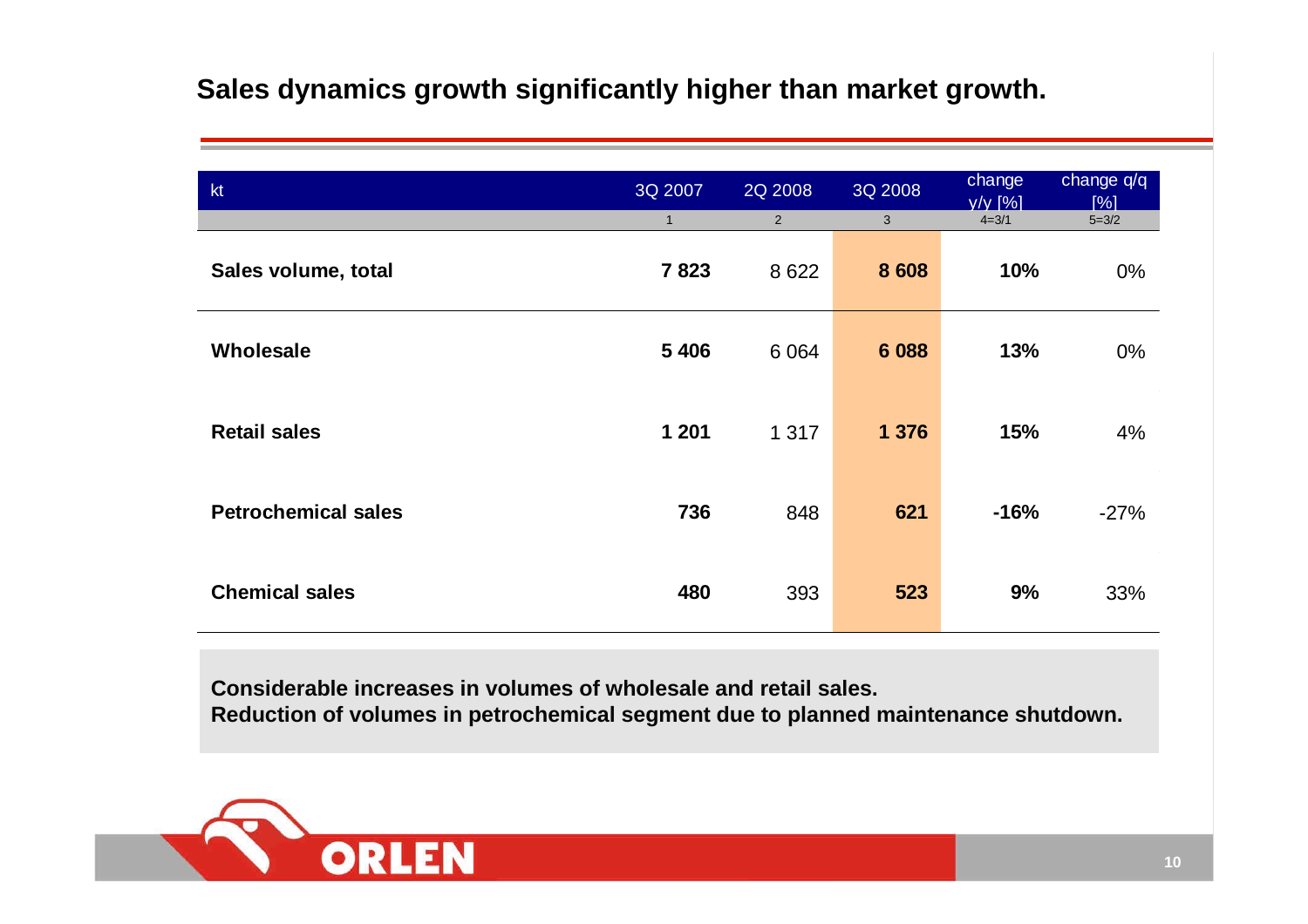**Crude oil processing increased by 20 % and production of highly profitable middle distillates by 17%.**

| kt                                   | 3Q 2007      | 2Q 2008 | 3Q 2008 | change<br>$y/y$ [%] | change $q/q$<br>[%] |
|--------------------------------------|--------------|---------|---------|---------------------|---------------------|
|                                      | $\mathbf{1}$ | 2       | 3       | $4 = 3/1$           | $5 = 3/2$           |
| <b>Crude oil throughput</b>          | 6 0 9 3      | 7 3 4 2 | 7 3 4 2 | 20%                 | $0\%$               |
| <b>Production, total</b>             | 6952         | 7 5 5 0 | 7942    | 14%                 | 5%                  |
| Refining products volume, of which:  | 5 3 5 6      | 6 1 6 2 | 6 2 9 2 | 17%                 | 2%                  |
| - Diesel, LHO, JET                   | 2697         | 3 1 7 0 | 3 1 5 7 | 17%                 | 0%                  |
| - Gasoline, LPG                      | 1513         | 1796    | 1868    | 23%                 | 4%                  |
| - Others <sup>1</sup>                | 1 1 4 6      | 1 1 9 6 | 1 267   | 11%                 | 6%                  |
| <b>Petrochemical products volume</b> | 798          | 890     | 790     | $-1%$               | $-11%$              |
| <b>Chemical products volume</b>      | 798          | 498     | 860     | 8%                  | 73%                 |

**Share in middle distillates production- diesel, light heating oil and aviation fuel (JET) - in 3Q 2008 at the high level (50%) of refining production.**

1) Includes heavy heating oil, base oil and others refinery products.

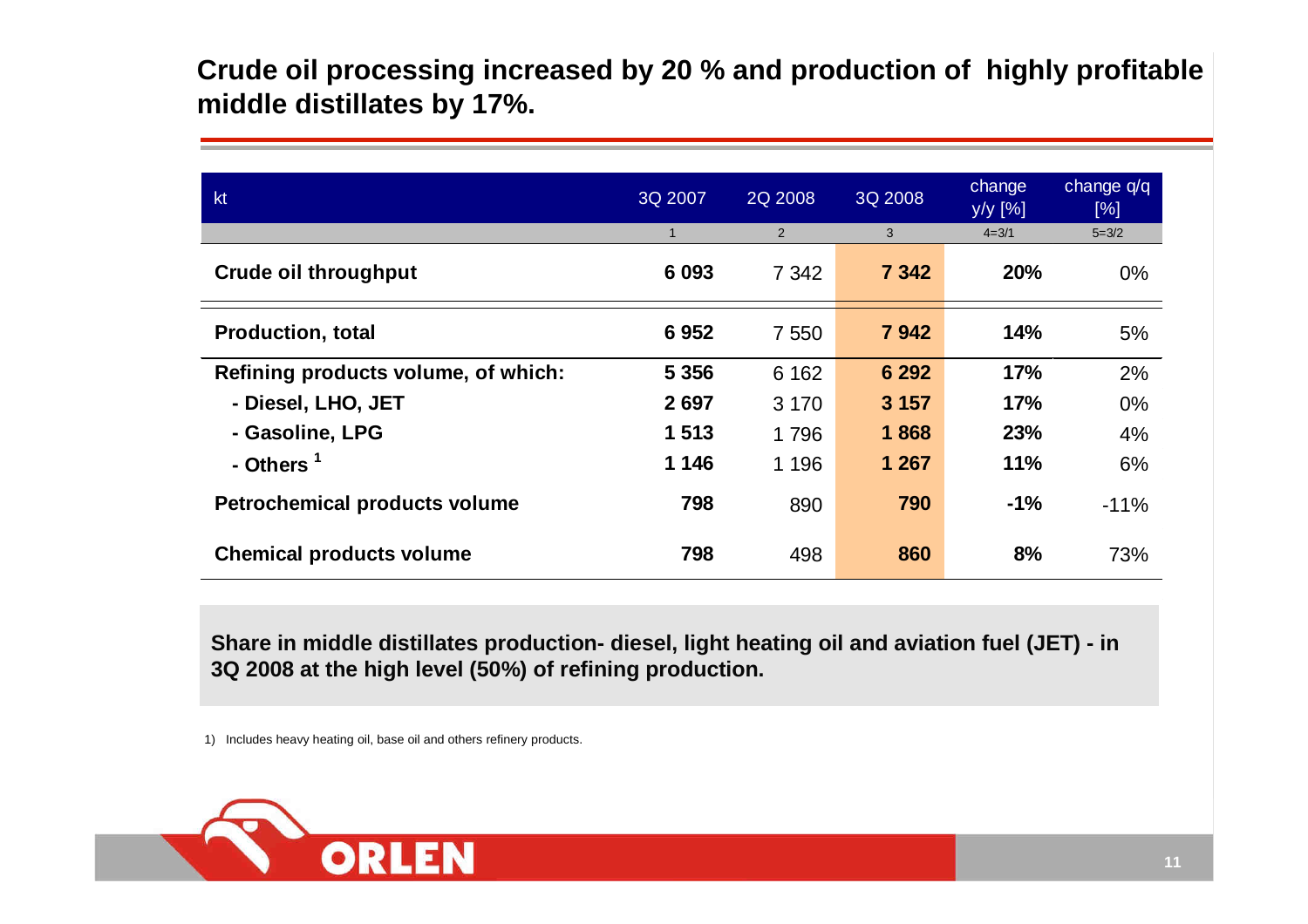**Efficiency growth in the Company through increased refining and retail sales.**



**Reported operating profit (EBIT) in 3Q 2008 was under the strong influence of crude oil changes, due to inventories valuation and energy feedstock costs used in production process.**

Inventory valuation effect (LIFO): PLN (-) 597 m, including PLN 316 m in 3Q 2008 and PLN (-) 281 m in 3Q 2007.

Macroeconomic effect: PLN (-) 44 m includes: exchange rates change PLN (-) 602 m, change in cracks and Ural/Brent differential PLN 530 m and effect on hedging PLN 28 m. Planned maintenance shutdown: PLN 178 m refers to shutdowns at PKN ORLEN, BOP and Anwil.

Others include: other companies from the group, consolidation corrections and result on other operating activity.

OR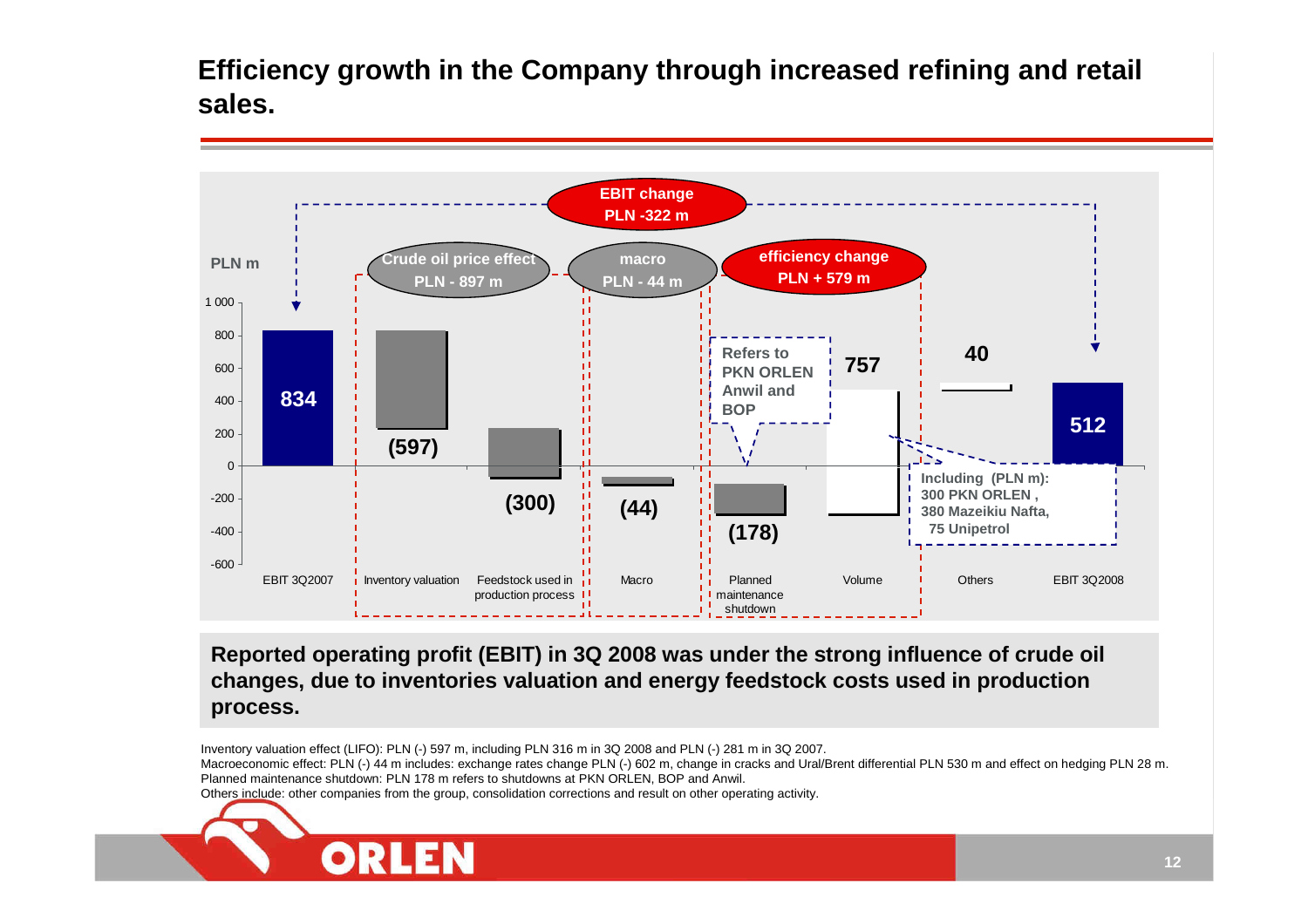#### **Refining. Full utilization of production capacities.**



**Influence of macroeconomic environment balanced out by exchange rates change and change in cracks and Ural/Brent differential.** 

Inventory valuation effect (LIFO): PLN (-) 600 m, including PLN 317 m in 3Q 2008 and PLN (-)283 m in 3Q 2007. Macroeconomic effect : PLN 3 m includes: exchange rates change PLN (-) 483 m and change in cracks and Ural/Brent differential PLN 476 m and effect on hedging PLN 10 m.<br>Others include allege secure also the secure concert i Others include: other companies from the group, consolidation corrections and result on other operating activity.

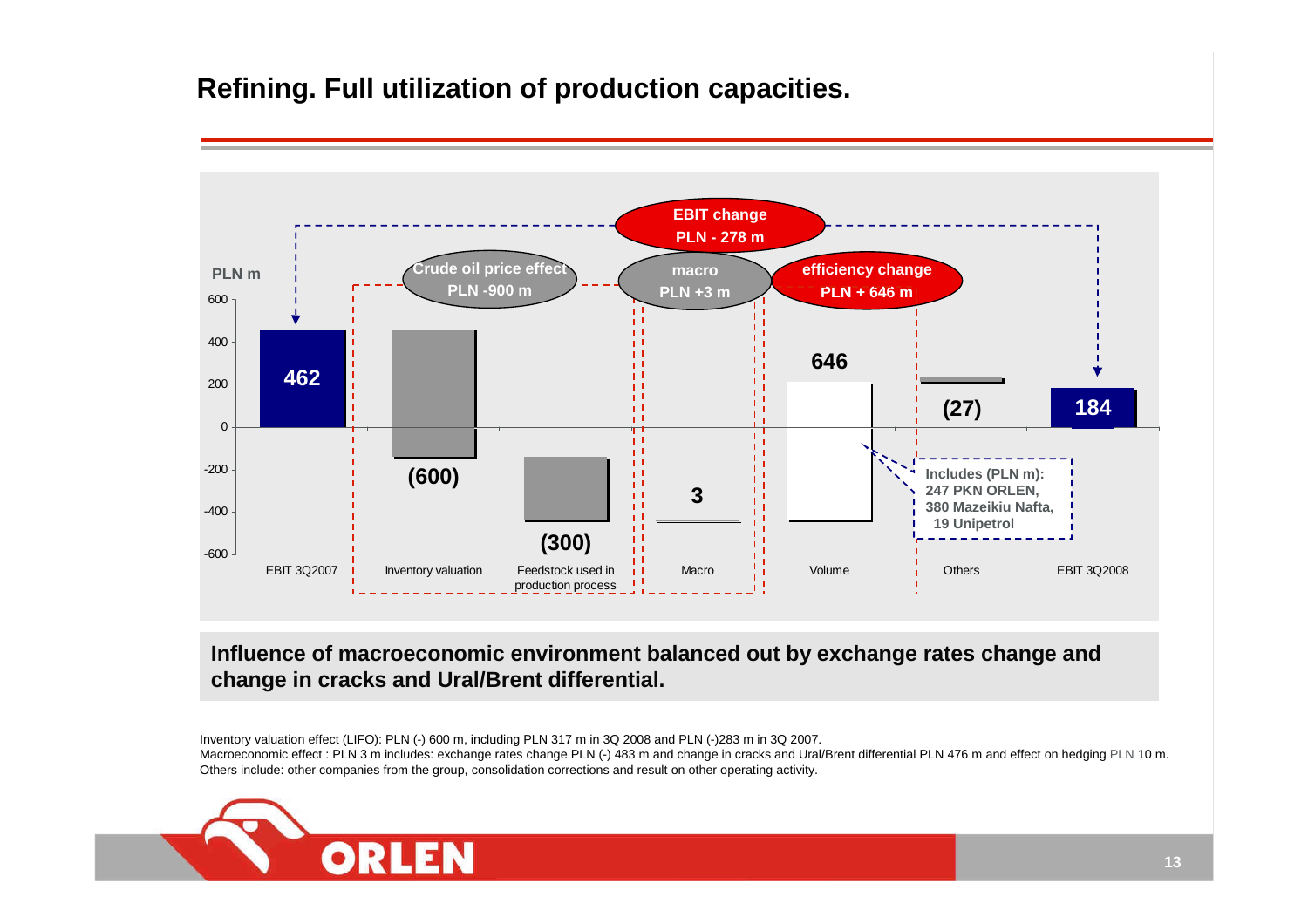**Retail. Very good segment result due to maintenance of high sales increases.**



**Strategy of retail segment development in the region being consistently implemented allows for stable growth of share in fuels market and in non-fuel sales.**

Others includes: consolidation corrections and result on other operating activity.

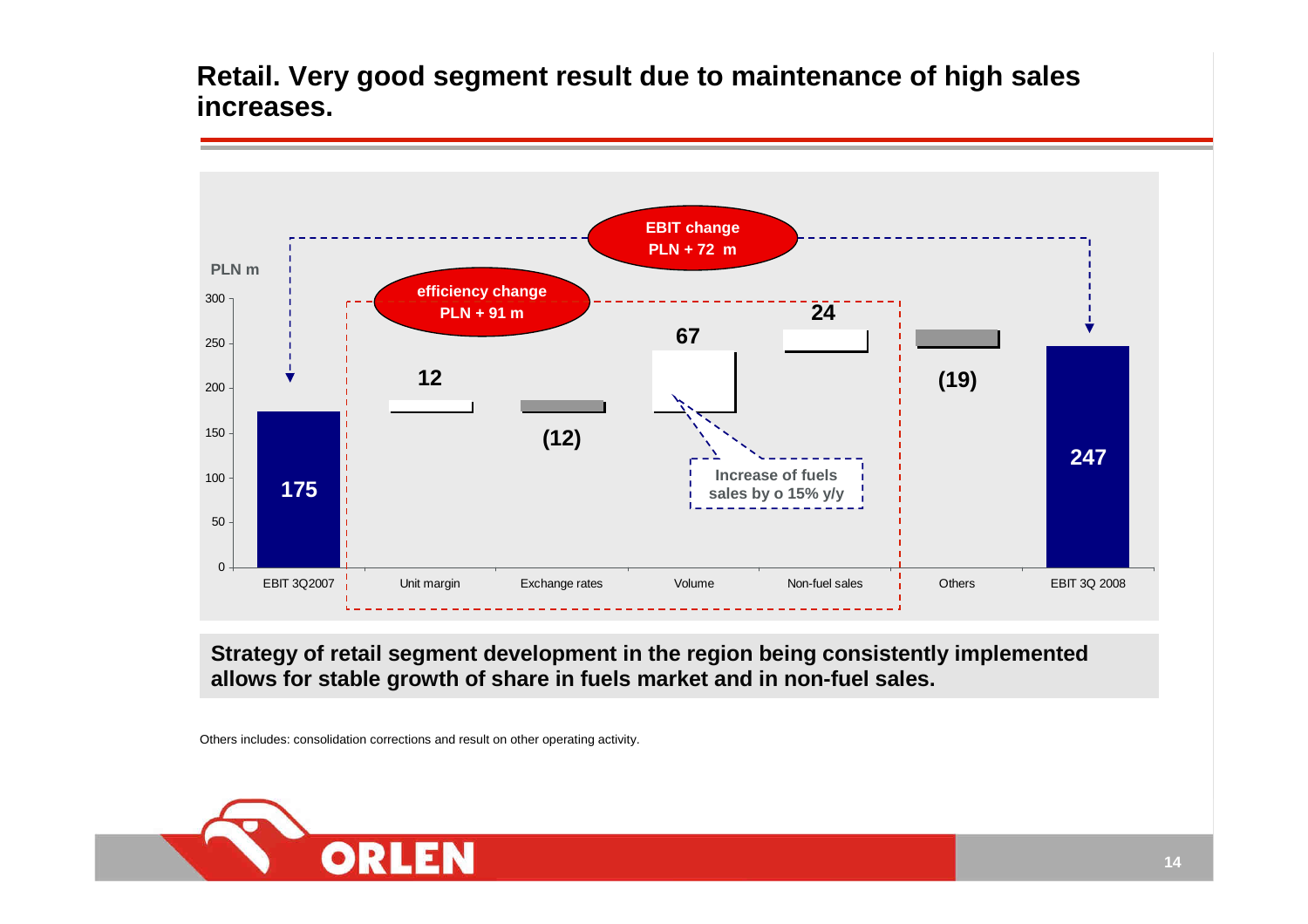**Petrochemicals. Lower operational result as a consequence of realized planned maintenance shutdown.**



**PLN appreciation is one of important external elements which make up operational result in petrochemical segment.** 

LIFO effect: PLN 2 m in 3Q 2008.

 Macroeconomic effect: PLN (-) 93 m, of which: exchange rate change PLN (-) 121 m, cracks change PLN 41 m and hedging effect PLN 18 m. Planned shutdowns: PLN 150 m includes lost margin for lower products sale in PKN ORLEN and BOP.Others include: other companies of the Group, consolidation adjustments and result of other operational activity.

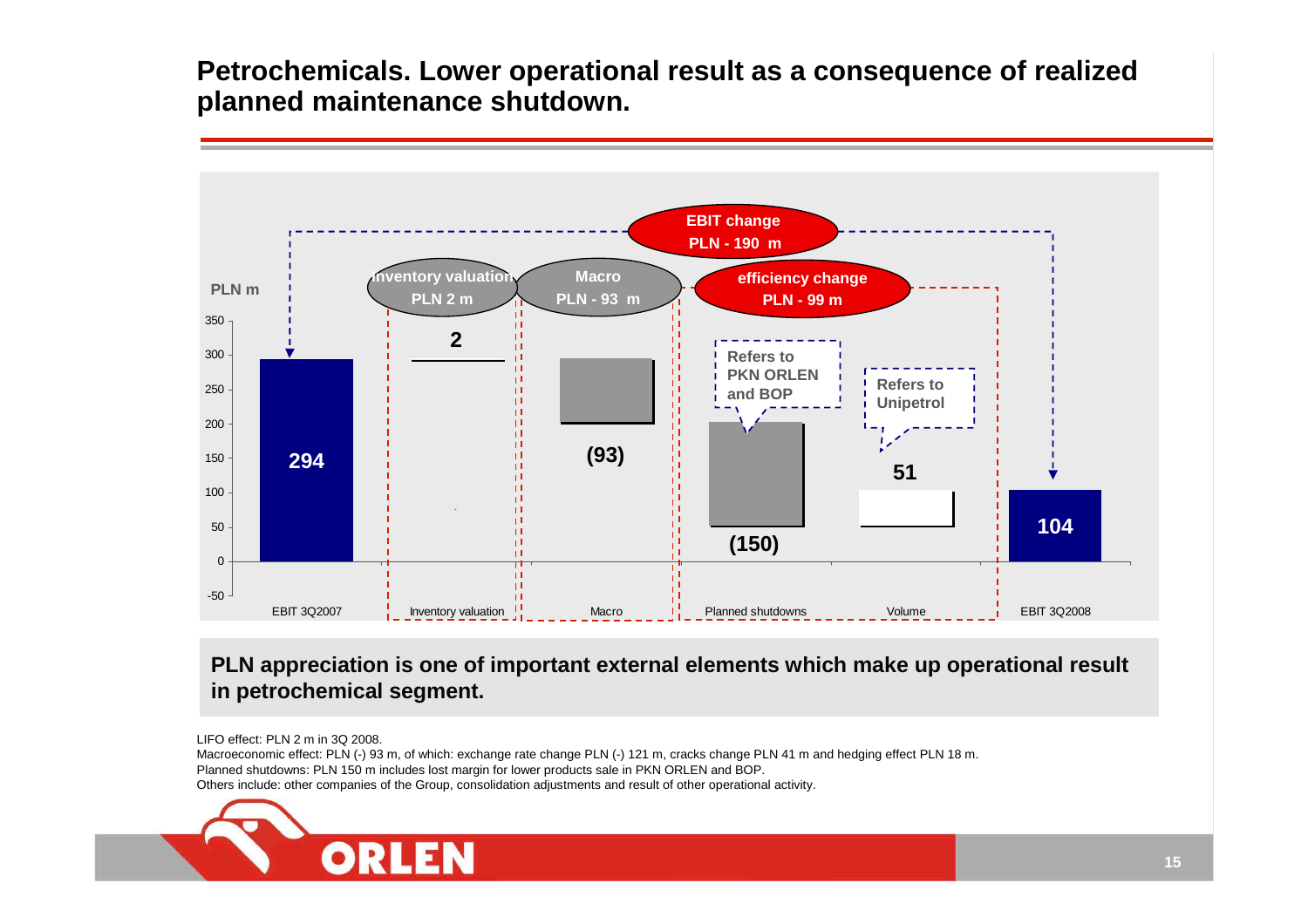**Chemicals. Improvement in results supported by margin changes ofchemical products.**



**EBIT in segment increased by PLN 31 m mainly due to using good economic trend in the fertilizers market.**

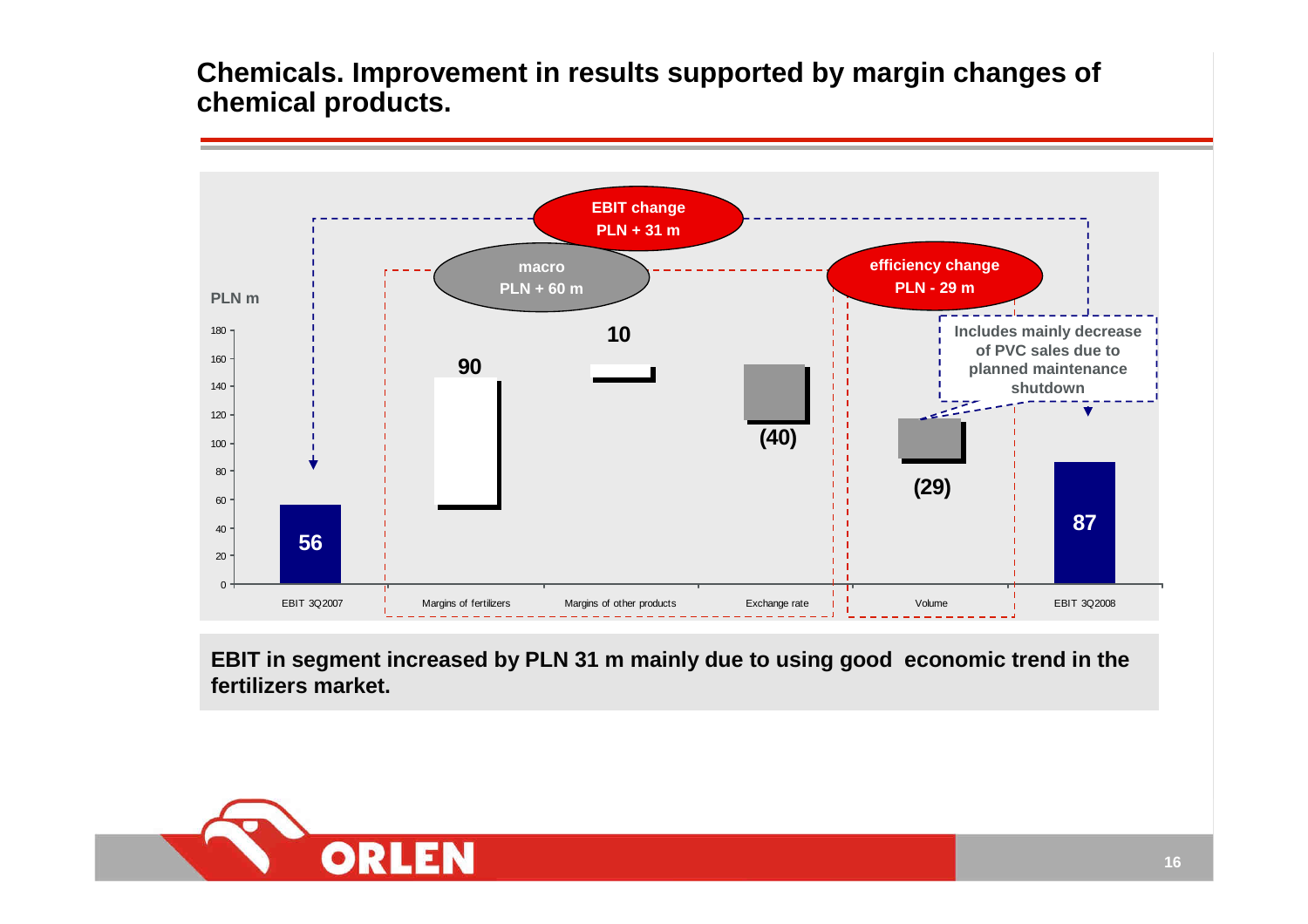#### **Operational perspectives for 4Q 2008**

#### **Operational perspectives for 4Q 2008**

#### • **Crude oil processing in 4Q 2008**

 • We expect crude oil processing in PKN ORLEN Group at the same level as in 3Q 2008. We expect continued high levels of utilization.

#### •**Planned maintenance and modernization shutdowns in 4 Q 2008**

- Olefin Unit in Litvinov, 25 days (finished).
- Diesel Hydrodesulphurization unit in Mazeikiu Nafta, 3 weeks (finished).

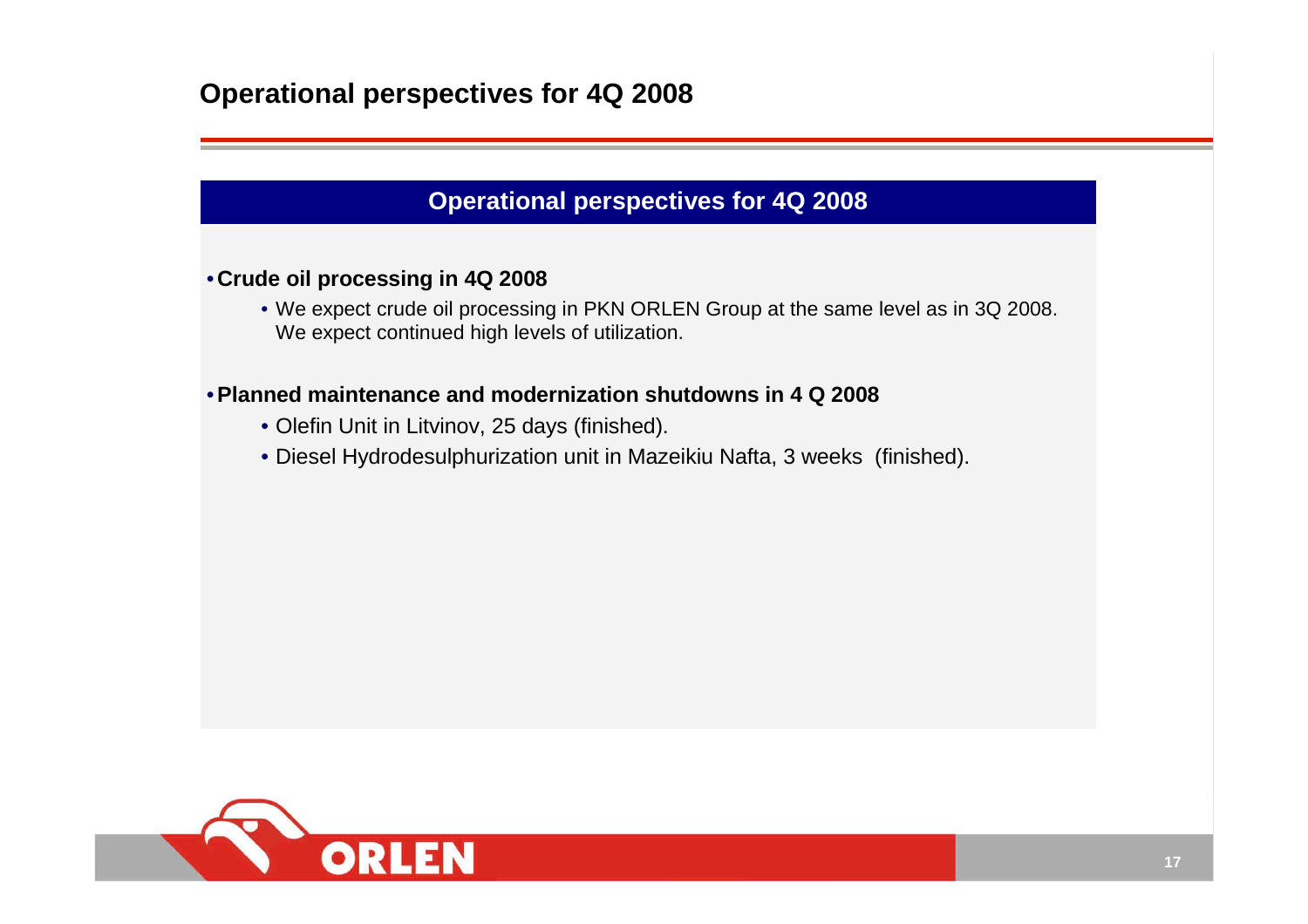

# **Thank You for Your attention**

**For more information on PKN ORLEN, please contact Investor Relations Department:telephone: + 48 24 365 33 90fax + 48 24 365 56 88e-mail: ir@orlen.plwww.orlen.pl**

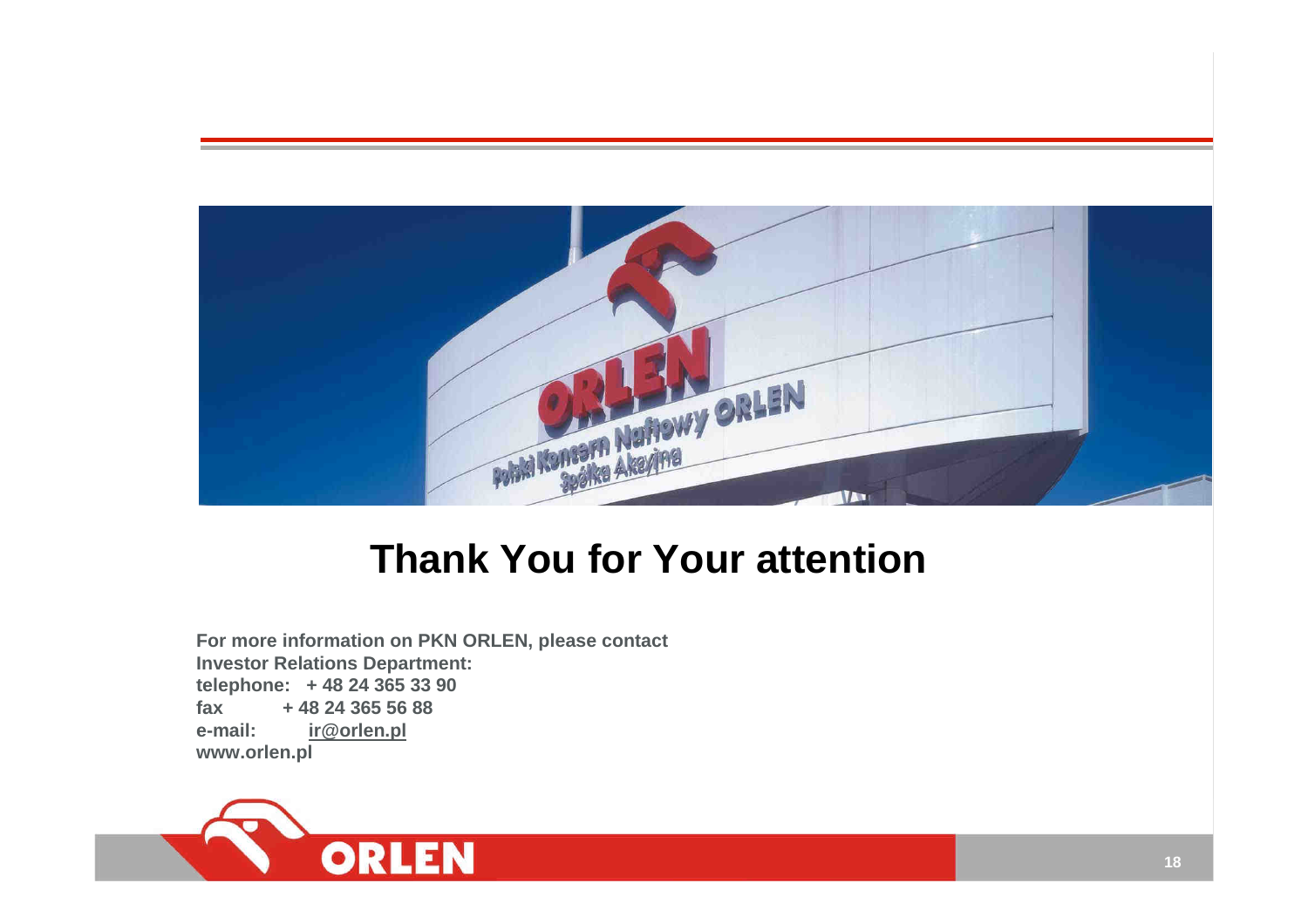**Key developments in 3Q 2008**

**Main factors shaping financial results in 3Q 2008**

**Supporting slides**

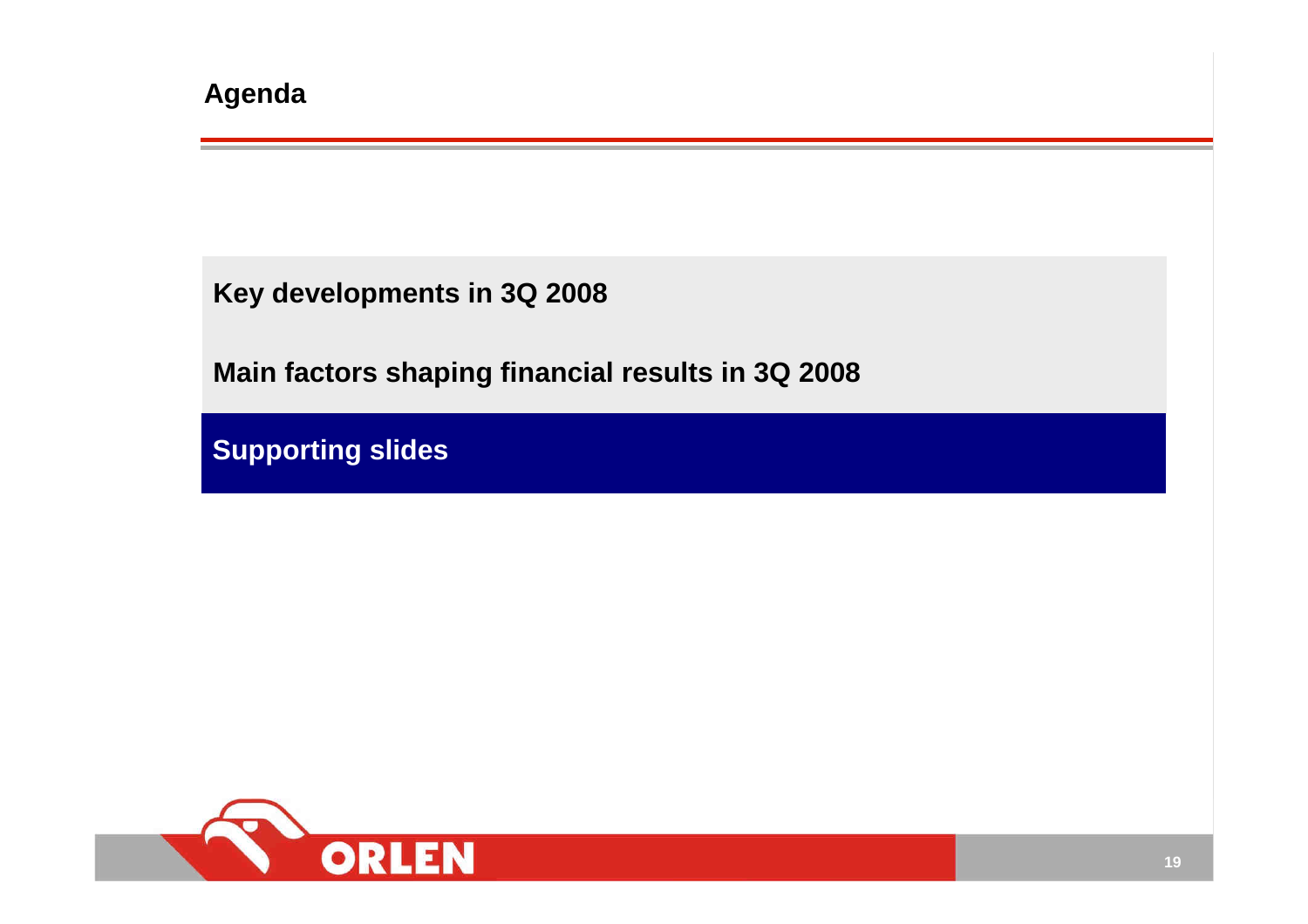#### **Macroeconomic environment in refining**





**PKN ORLEN model refining margin (Plock) 2) Increase by 13% y/y to 4.3 USD/b in Q3'08**





1) PKN ORLEN Group model refining margin = revenues (88% Products = 22% Gasoline + 11% Naphtha + 38% Diesel + 3% LHO + 4% JET + 10% HHO) less costs (100% feedstock = 88% Brent Crude + 12% internal consumption); price of products based on market quotations. 2) PKN ORLEN (Plock) model refining margin = Products (88.36%) vs. Brent Dtd (100%). Products contain Premium Unl (25.21%), USLD (23.20%), Naphtha (16.51%), LHO (15.31%), HSFO (5.44%) i Jet (2.69%). source: CIF NWE quotations, except HSFO FOB ARA 3) Brent Dtd quotation minus Ural Rdam quotation.

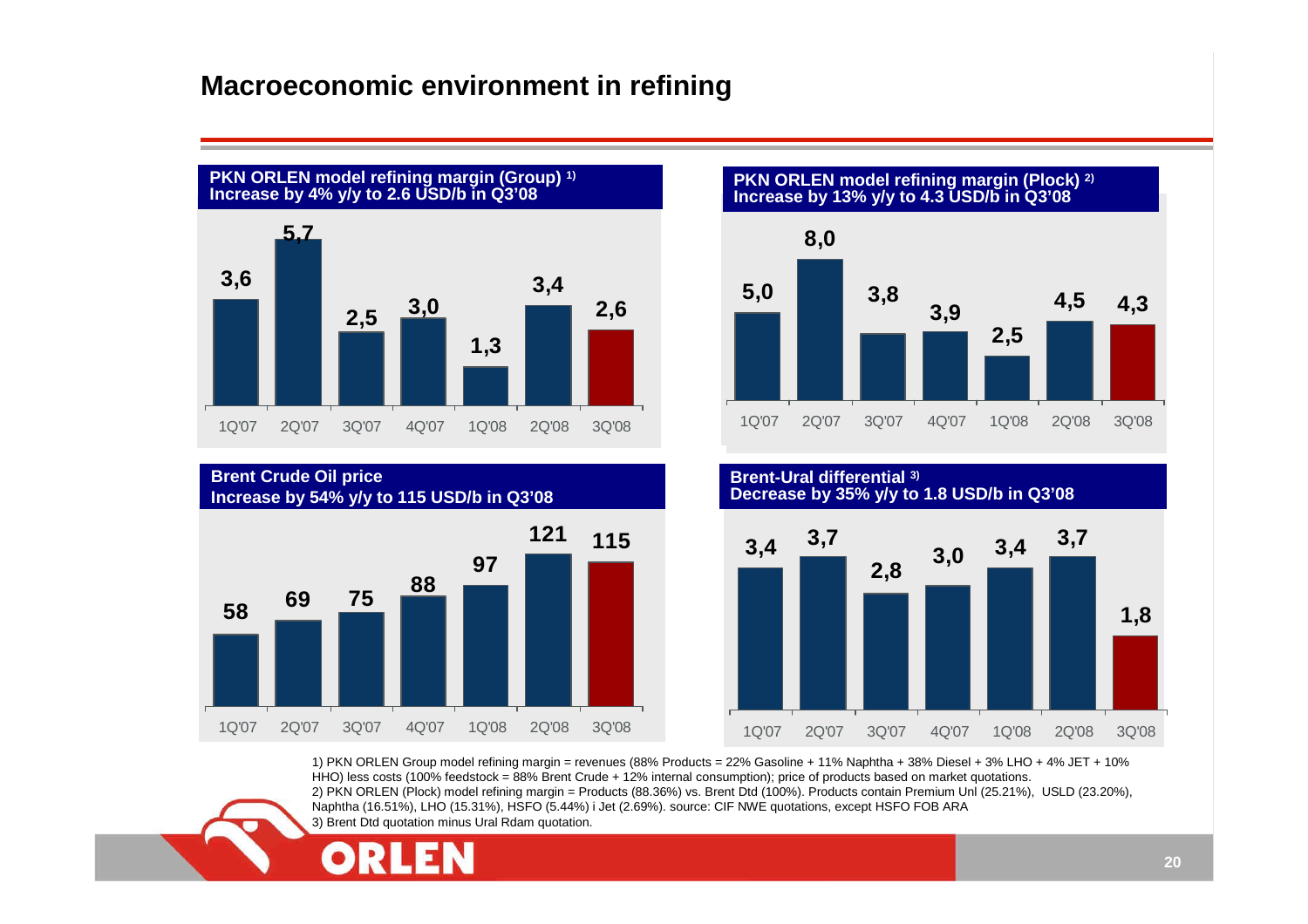#### **Macroeconomic environment in petrochemicals and chemicals**





#### **320 302252 206 <sup>229</sup> 300333Model petrochemicals margin on polyolefins<sup>2</sup> Decrease by 31% y/y to 229 EUR/t in Q3'08**

# 1Q'07 2Q'07 3Q'07 4Q'07 1Q'08 2Q'08 3Q'08

#### **Exchange rate PLN/USD and PLN/EUR <sup>4</sup> Decrease by 20% PLN/USD and 13% PLN/EUR**



1) Model petrochemicals margin on olefins = revenues (100% Products = 50% Ethylene, 30% Propylene, 15% Benzene, 5% Toluene) minus costs (100% input = 70% Naphtha + 30% LS VGO); products' prices according to quotations.

2) Model petrochemicals margin on polyolefins = revenues (100% Products = 50% HDPE, 50% Polypropylene) minus costs (100% input = 50% Ethylene + 50% propylene); products' prices according to quotations.

3) Model chemicals margin = revenues PVC (100%) minus costs (47% Ethylene); products' prices according to quotations. 4) Source: NBP.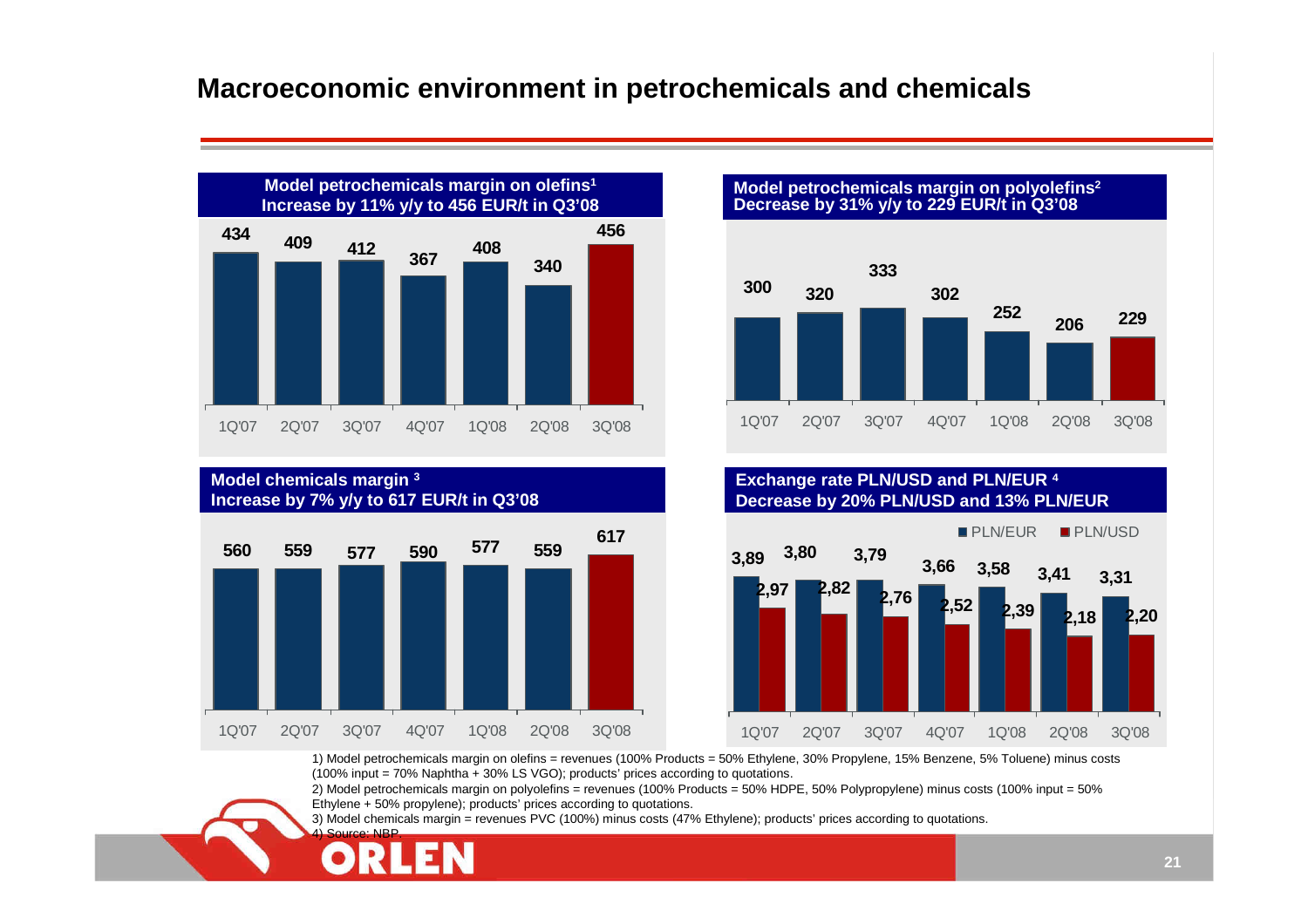#### **PKN ORLEN GROUP results by key companies for 3Q 2008**

| <b>IFRS, PLN m</b>                     | <b>PKN ORLEN</b><br>(unconsolidated) | <b>Unipetrol</b> | <b>Mazeikiu</b><br><b>Nafta</b> | <b>Others</b>  | Consolidation<br>excludings | <b>PKN ORLEN</b><br>Group |
|----------------------------------------|--------------------------------------|------------------|---------------------------------|----------------|-----------------------------|---------------------------|
|                                        | $\mathbf{1}$                         | 2                | 3                               | $\overline{4}$ | 5                           | 6                         |
| <b>Revenues</b>                        | 16 674                               | 4 0 6 6          | 5 3 3 7                         | 8 4 1 9        | $-11438$                    | 23 058                    |
| <b>EBITDA</b>                          | 481                                  | 219              | 42                              | 357            | 21                          | 1 1 2 0                   |
| <b>Depreciation &amp; amortisation</b> | 234                                  | 149              | 117                             | 111            | $-3$                        | 608                       |
| <b>EBIT</b>                            | 247                                  | 70               | $-75$                           | 246            | 24                          | 512                       |
| <b>Financial revenues</b>              | 132                                  | 11               | -8                              | 38             | $-30$                       | 144                       |
| <b>Financial costs</b>                 | $-532$                               | $-11$            | $-32$                           | $-27$          | $-11$                       | $-613$                    |
| Net profit                             | $-106$                               | 52               | $-134$                          | 196            | 63                          | 71                        |
| Net profit ex.minority sharehold.      | $-106$                               | 51               | $-134$                          | 194            | 16                          | 21                        |
| LIFO adjustment $3$ , gross            | $-58$                                | 40               | 335                             | $-1$           |                             | 316                       |

1) Consolidation excludes PLN (-) 11 438 m include about PLN (-) 6 372 m due to crude oil sales to Mazeikiu Nafta and Unipetrol

2) Financial costs in 3Q2008 includes PLN (-) 409 m from negative FX rate effect gains.

3) Calculated as a difference between operational profit based on LIFO and operational profit based on weighted average.

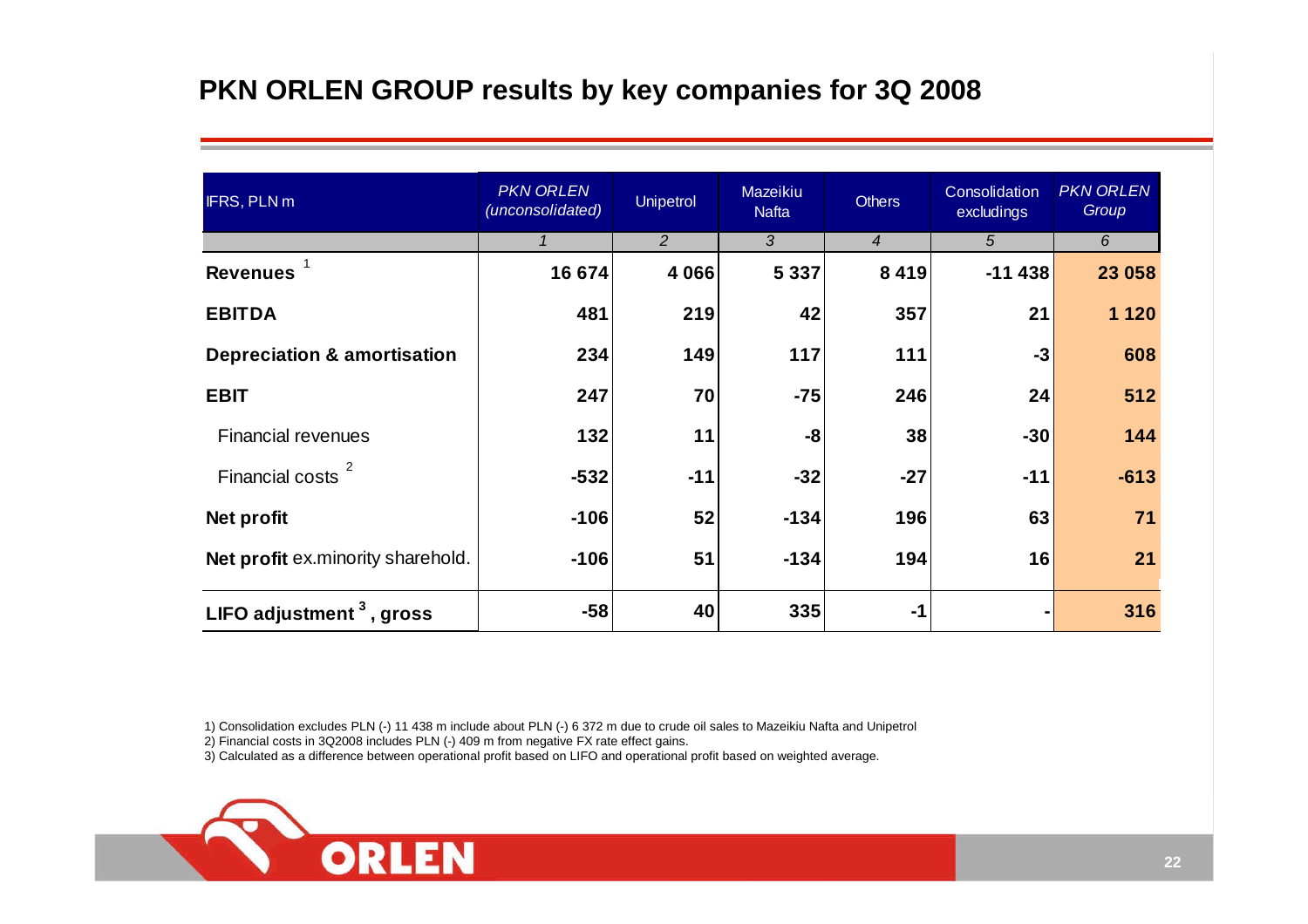#### **PKN ORLEN GROUP results by key companies for 1-3Q 2008**

| IFRS, PLN m                            | <b>PKN ORLEN</b><br>(unconsolidated) | <b>Unipetrol</b> | Mazeikiu<br><b>Nafta</b> | <b>Others</b>    | Consolidation<br>excludings | <b>PKN ORLEN</b><br>Group |
|----------------------------------------|--------------------------------------|------------------|--------------------------|------------------|-----------------------------|---------------------------|
|                                        | 1                                    | 2                | 3                        | $\boldsymbol{4}$ | 5                           | 6                         |
| <b>Revenues</b>                        | 46 213                               | 10880            | 14 251                   | 23 4 30          | $-31688$                    | 63 086                    |
| <b>EBITDA</b>                          | 2 5 2 6                              | 661              | 428                      | 895              | 16                          | 4526                      |
| <b>Depreciation &amp; amortisation</b> | 693                                  | 451              | 333                      | 330              | $-5$                        | 1802                      |
| <b>EBIT</b>                            | 1833                                 | 210              | 95                       | 565              | 21                          | 2724                      |
| <b>Financial revenues</b>              | 1 2 3 6                              | 53               | 12                       | 71               | $-583$                      | 789                       |
| З<br><b>Financial costs</b>            | $-426$                               | $-131$           | $-72$                    | -80              | 16                          | $-693$                    |
| Net profit                             | 2 2 6 8                              | 97               | 10                       | 452              | $-342$                      | 2 4 8 5                   |
| Net profit ex.minority sharehold.      | 2 2 6 8                              | 97               | 10                       | 452              | $-439$                      | 2 3 8 8                   |
| LIFO adjustment $2$ , gross            | $-859$                               | $-7$             | 6                        | -9               |                             | $-869$                    |

1) Consolidation excludes PLN (-) 31 688 m, includes about PLN (-)17 516 m due to crude oil sales to Mazeikiu Nafta and Unipetrol

- 2) Financial revenues in 1-3Q2008 includes PLN 432 m from positive FX rate effect gains.
- 3) Financial costs in 1-3Q2008 includes PLN (-) 47 m from negative FX rate effect gains.

4) Calculated as a difference between operational profit based on LIFO and operational profit based on weighted average.

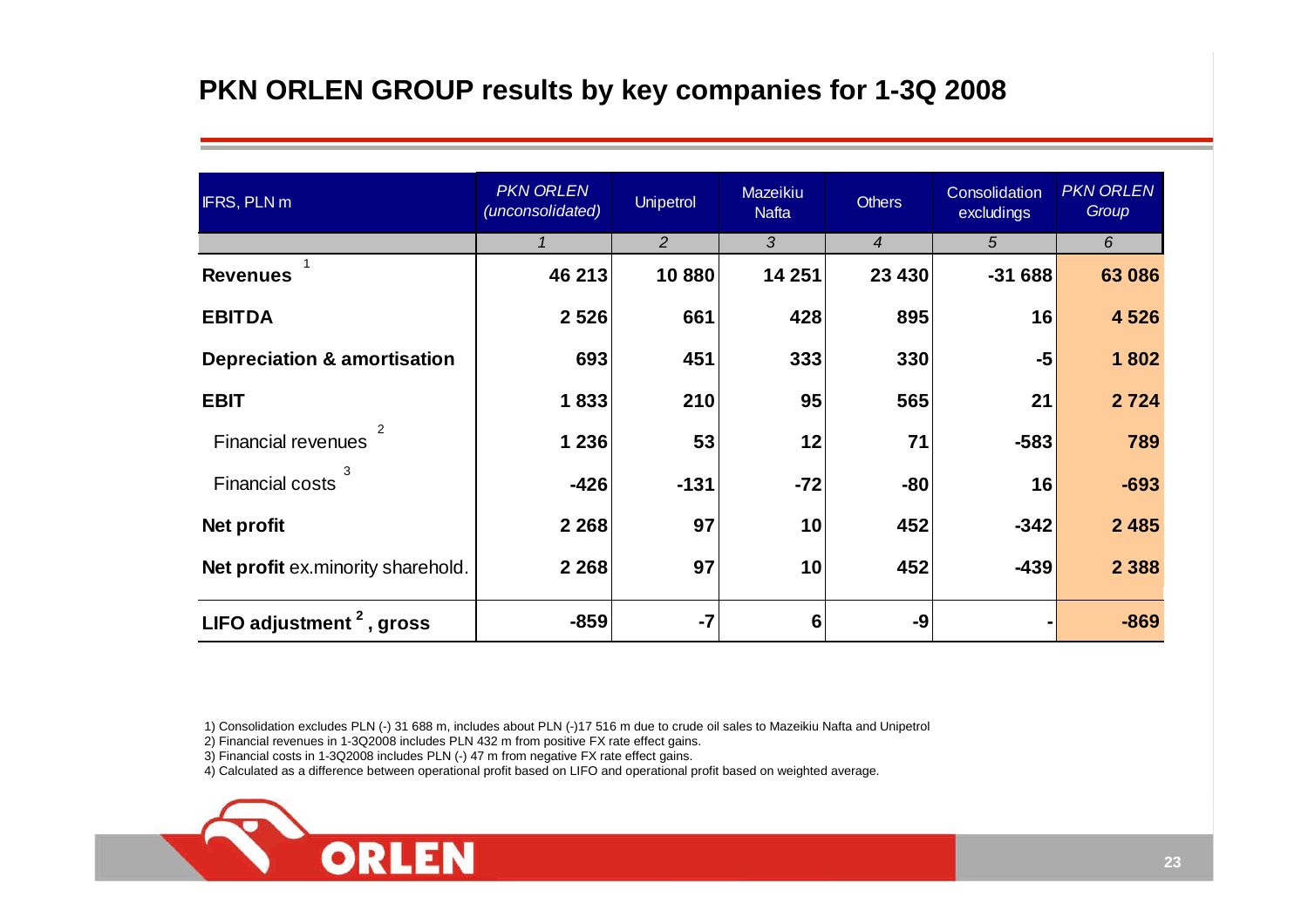## **PKN ORLEN GROUP EBIT by segment for 3Q 2008**

| IFRS, PLN m                   | <b>PKN ORLEN</b><br>(unconsolidated) | <b>Unipetrol</b> | Mazeikiu Nafta | <b>Others</b>  | <b>PKN ORLEN</b><br>Group |
|-------------------------------|--------------------------------------|------------------|----------------|----------------|---------------------------|
|                               |                                      | $\overline{2}$   | $\overline{3}$ | $\overline{4}$ | 5                         |
| EBIT, of which:               | 247                                  | 70               | $-75$          | 270            | 512                       |
| Refining <sup>1</sup>         | 96                                   | $-11$            | $-23$          | 122            | 184                       |
| <b>Retail</b>                 | 226                                  | 8                | 1              | 12             | 247                       |
| <b>Petrochemical</b>          | 18                                   | 66               | $\blacksquare$ | 20             | 104                       |
| <b>Chemical</b>               | $\blacksquare$                       | $\blacksquare$   | $\blacksquare$ | 87             | 87                        |
| Others <sup>2</sup>           | 53                                   | $\overline{7}$   | $-53$          | 22             | 29                        |
| Non-attributable <sup>3</sup> | $-146$                               | ۰                | ٠              | 7              | $-139$                    |

 $\begin{pmatrix} 1 \\ 2 \\ 3 \end{pmatrix}$ Production, wholesale and logistics.

**ORLEN** 

2) Departments responsible for media, PKN ORLEN's social activities, subsidiary services.

3) The corporate center of PKN ORLEN and subsidiaries not mentioned in other segments.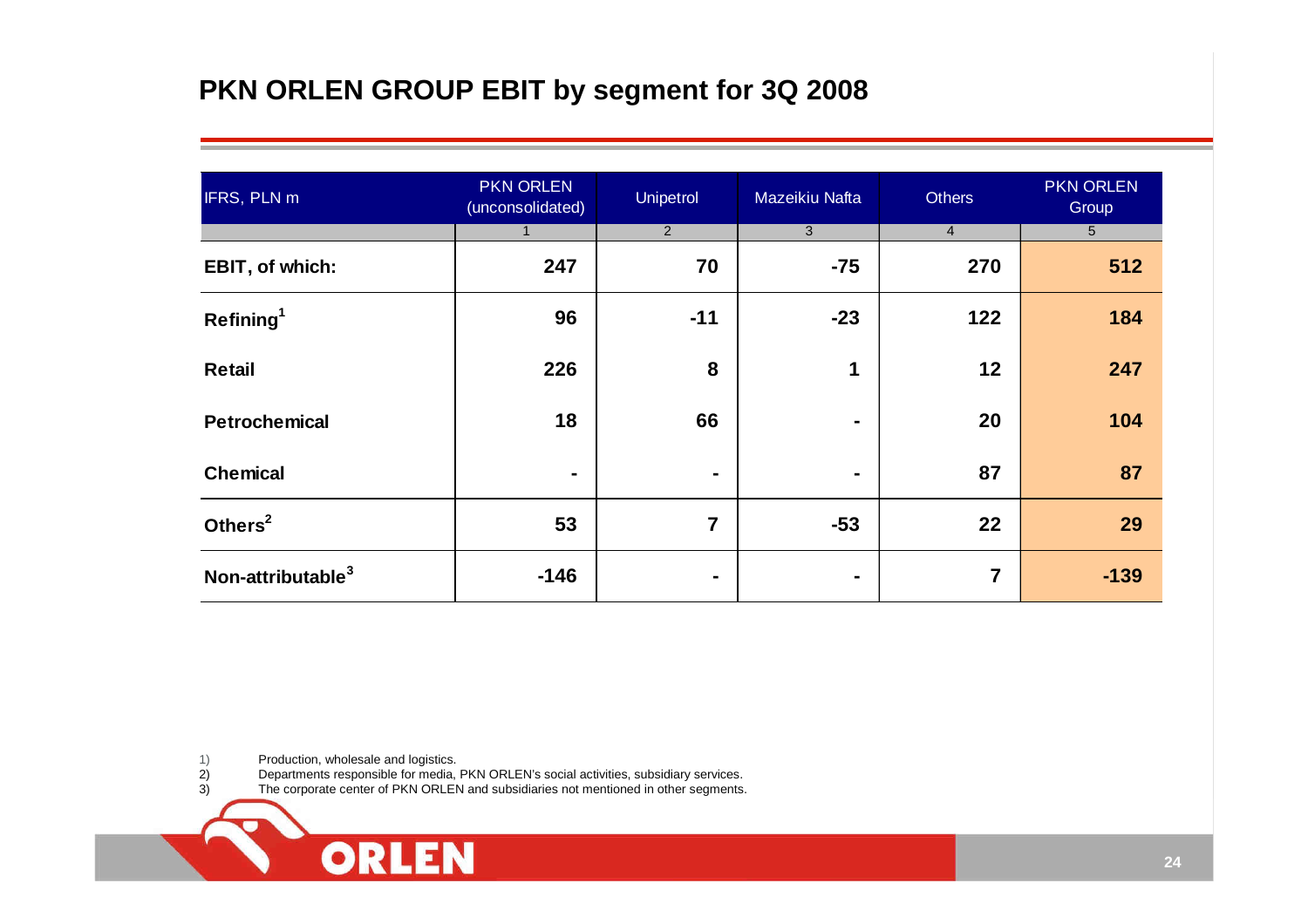#### **PKN ORLEN GROUP EBIT by segments for 1-3Q 2008**

| IFRS, PLN m                   | <b>PKN ORLEN</b><br>(unconsolidated) | Unipetrol      | Mazeikiu Nafta | <b>Others</b>  | <b>PKN ORLEN</b><br>Group |
|-------------------------------|--------------------------------------|----------------|----------------|----------------|---------------------------|
|                               |                                      | $\overline{2}$ | $\overline{3}$ | $\overline{4}$ | $\overline{5}$            |
| EBIT, of which:               | 1833                                 | 210            | 95             | 586            | 2 7 2 4                   |
| Refining <sup>1</sup>         | 1 2 8 3                              | 118            | 257            | 173            | 1831                      |
| <b>Retail</b>                 | 423                                  | 17             | $\blacksquare$ | 20             | 460                       |
| <b>Petrochemical</b>          | 241                                  | 51             | $\blacksquare$ | 78             | 370                       |
| <b>Chemical</b>               | $\blacksquare$                       | $\blacksquare$ | ٠              | 252            | 252                       |
| Others <sup>2</sup>           | 184                                  | 24             | $-162$         | 58             | 104                       |
| Non-attributable <sup>3</sup> | $-298$                               | $\blacksquare$ | ۰              | 5              | $-293$                    |

 $\begin{pmatrix} 1 \\ 2 \\ 3 \end{pmatrix}$ Production, wholesale and logistics.

**ORLEN** 

2) Departments responsible for media, PKN ORLEN's social activities, subsidiary services.

3) The corporate center of PKN ORLEN and subsidiaries not mentioned in other segments.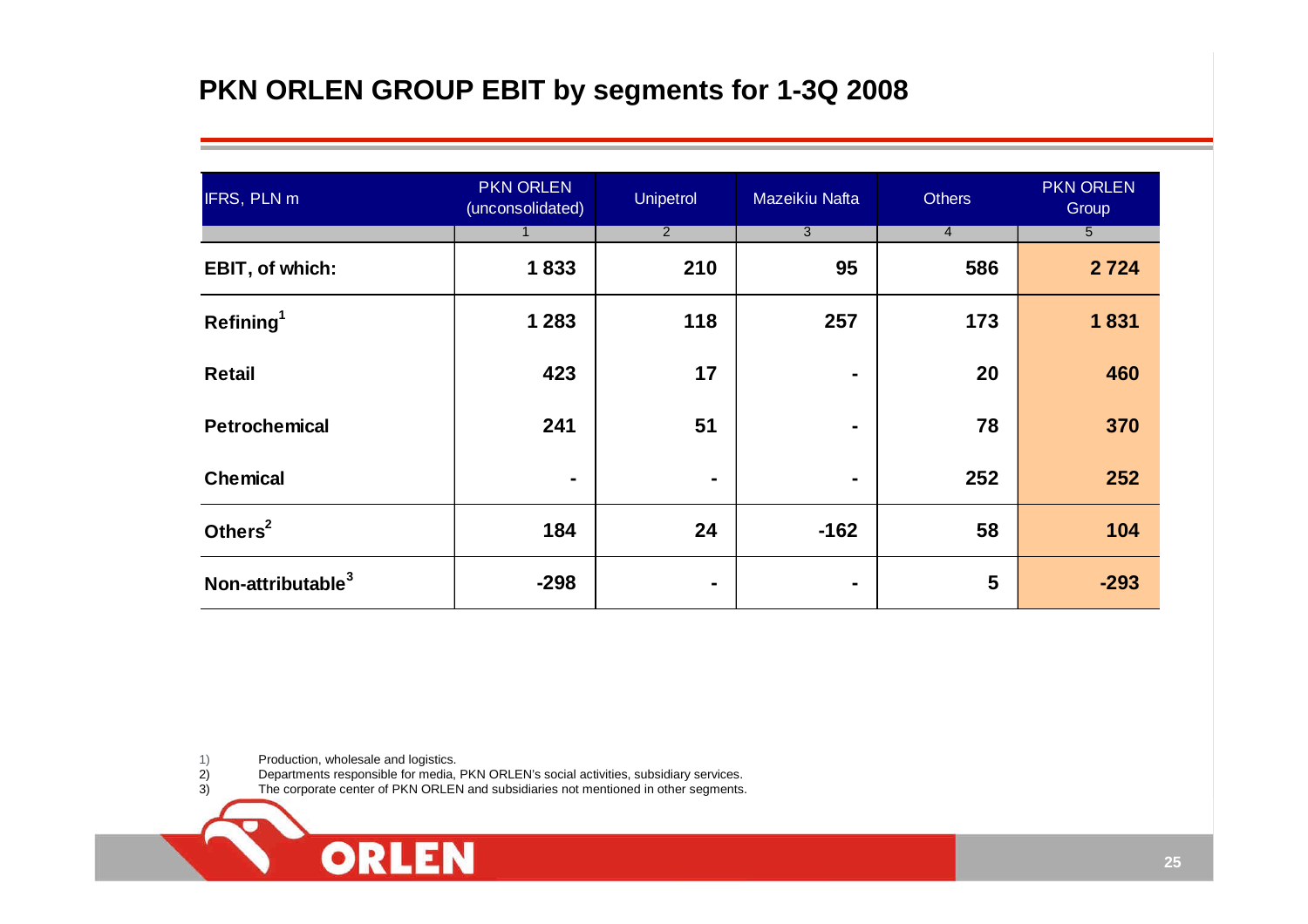#### **MAZEIKIU NAFTA GROUPKey elements of the profit and loss account1**

| IFRS, USD m       | 3Q'07<br>1 | 3Q'08<br>2      | change y/y<br>$3=2/1$ | 1-3Q'07<br>$\overline{4}$ | 1-3Q'08<br>5 | change<br>V/V<br>$6 = 5/4$ |
|-------------------|------------|-----------------|-----------------------|---------------------------|--------------|----------------------------|
| <b>Revenues</b>   | 1 1 1 3    | 2 3 8 9         | 115%                  | 2670                      | 6 3 4 7      | 138%                       |
| <b>EBITDA</b>     | 80         | 24              | $-70%$                | 87                        | 201          | 131%                       |
| <b>EBIT</b>       | 70         | $6\phantom{1}6$ | $-91%$                | 58                        | 154          | 166%                       |
| <b>Net result</b> | 75         | $-26$           | $\blacksquare$        | 57                        | 101          | <b>77%</b>                 |



1) Note the above numbers are not subject to PKN Group consolidation. They present Mazeikiu Nafta Group results according to IFRS and historical cost.

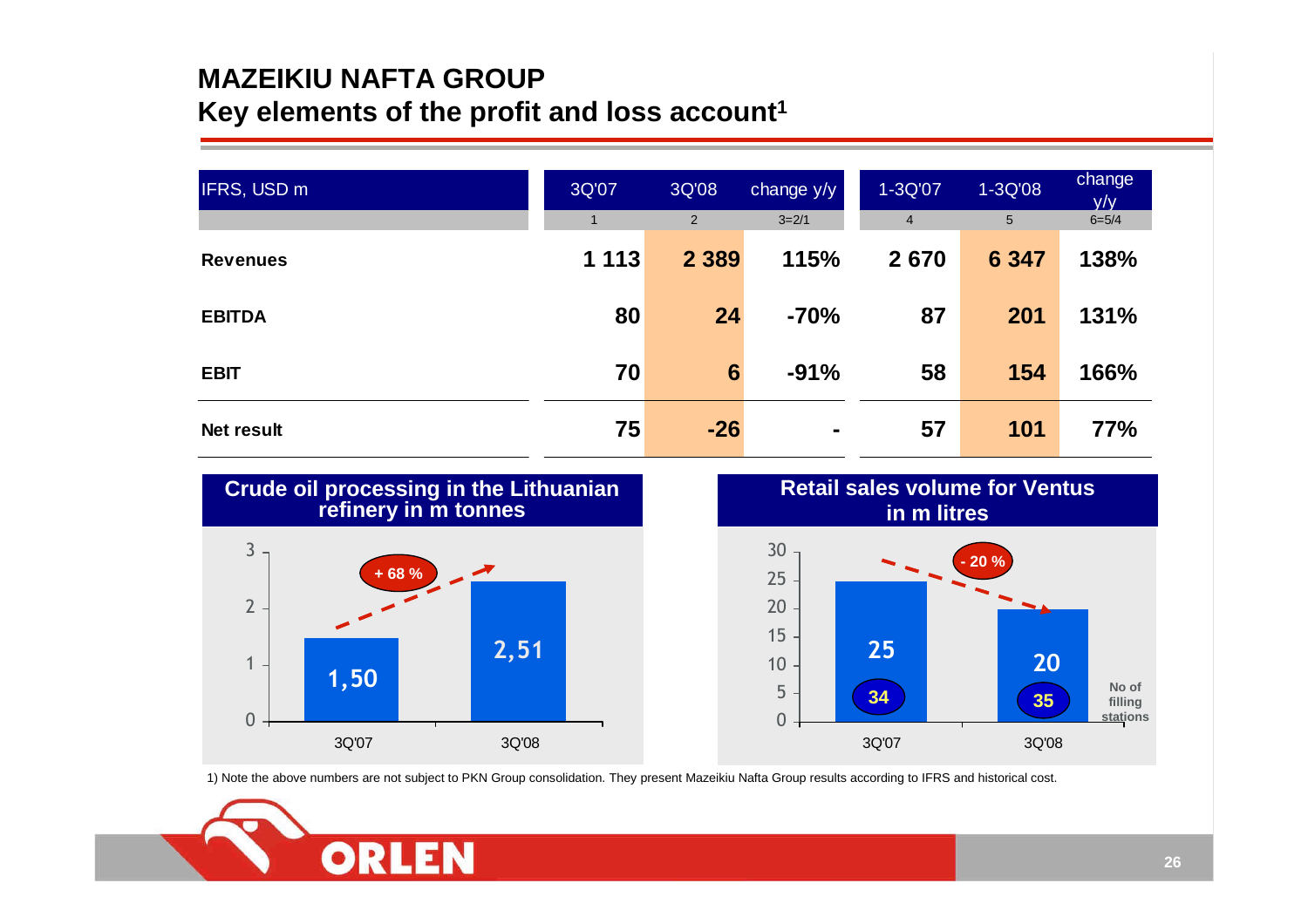### **UNIPETROL GROUPKey elements of the profit and loss account<sup>1</sup>**

| IFRS, CZK m     | 3Q'07<br>$\blacksquare$ | 3Q'08<br>2 | change y/y<br>$3=2/1$ | 1-3Q'07<br>$\overline{4}$ | 1-3Q'08<br>5 | change<br>y/y<br>$6 = 5/4$ |
|-----------------|-------------------------|------------|-----------------------|---------------------------|--------------|----------------------------|
| <b>Revenues</b> | 22 156                  | 29 899     | 35%                   | 67 629                    | 79 129       | 17%                        |
| <b>EBITDA</b>   | 1 7 5 2                 | 1 638      | $-7%$                 | 7818                      | 4 8 31       | $-38%$                     |
| <b>EBIT</b>     | 1 0 1 3                 | 772        | $-24%$                | 5 5 0 4                   | 2 2 6 3      | $-59%$                     |
| Net result      | $-1267$                 | 557        | $\blacksquare$        | 1800                      | 1 2 6 5      | $-30%$                     |





1) Note the above numbers are not subject to PKN Group consolidation. They present Unipetrol Group results according to IFRS and historical cost.